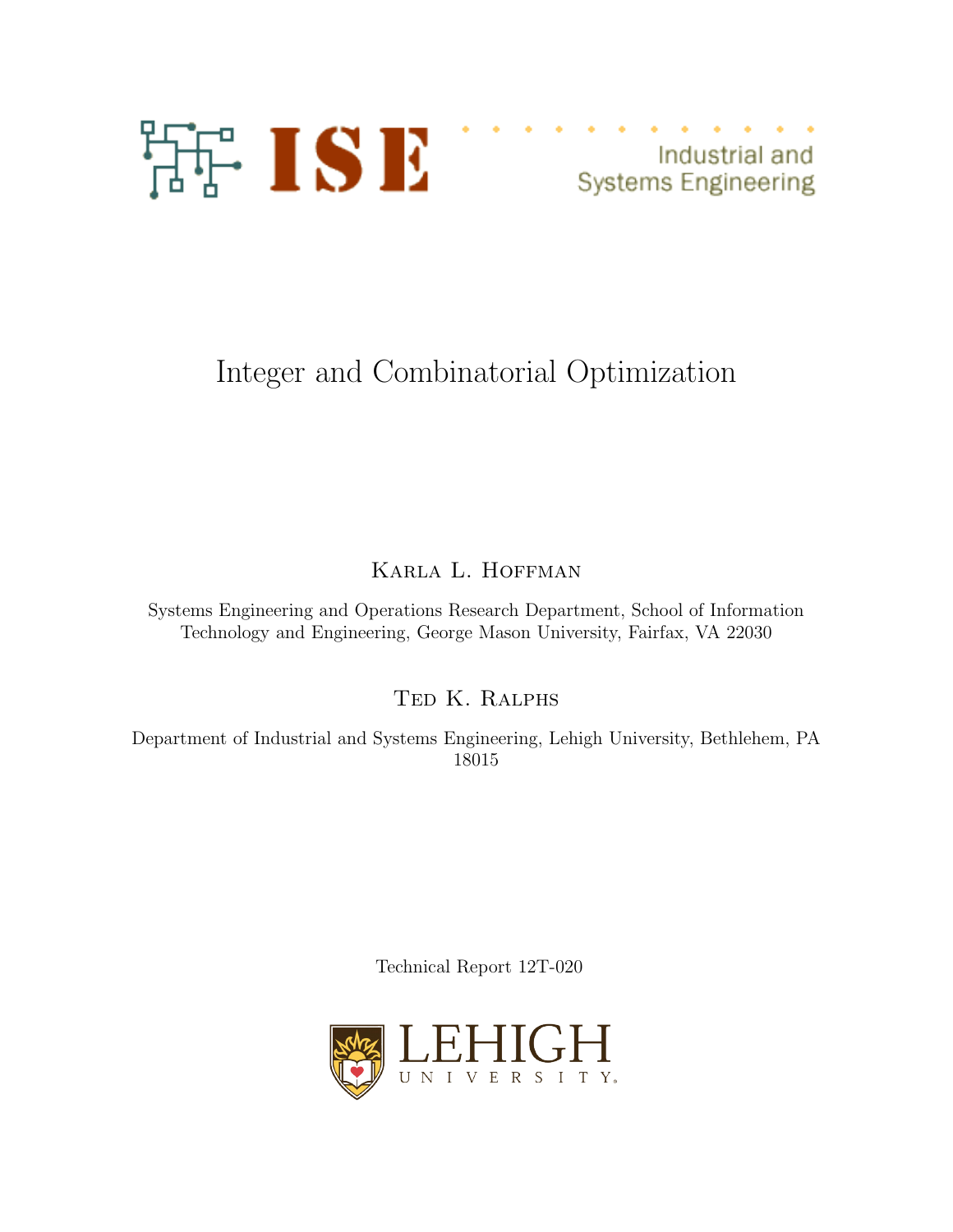## Integer and Combinatorial Optimization

### Karla L. Hoffman<sup>∗</sup><sup>1</sup> and Ted K. Ralphs†<sup>2</sup>

<sup>1</sup>Systems Engineering and Operations Research Department, School of Information Technology and Engineering, George Mason University, Fairfax, VA 22030 <sup>2</sup>Department of Industrial and Systems Engineering, Lehigh University, Bethlehem, PA 18015

January 18, 2012

#### 1 Introduction

Integer optimization problems are concerned with the efficient allocation of limited resources to meet a desired objective when some of the resources in question can only be divided into discrete parts. In such cases, the divisibility constraints on these resources, which may be people, machines, or other discrete inputs, may restrict the possible alternatives to a finite set. Nevertheless, there are usually too many alternatives to make complete enumeration a viable option for instances of realistic size. For example, an airline may need to determine crew schedules that minimize the total operating cost; an automotive manufacturer may want to determine the optimal mix of models to produce in order to maximize profit; or a flexible manufacturing facility may want to schedule production for a plant without knowing precisely what parts will be needed in future periods. In today's changing and competitive industrial environment, the difference between ad hoc planning methods and those that use sophisticated mathematical models to determine an optimal course of action can determine whether or not a company survives.

A common approach to modeling optimization problems with discrete decisions is to formulate them as mixed integer optimization problems. This article discusses problems in which the functions required to represent the objective and constraints are additive, i.e., linear functions. Such a

<sup>∗</sup> khoffman@gmu.edu, http://iris.gmu.edu/˜khoffman

<sup>†</sup> ted@lehigh.edu, http://coral.ie.lehigh.edu/˜ted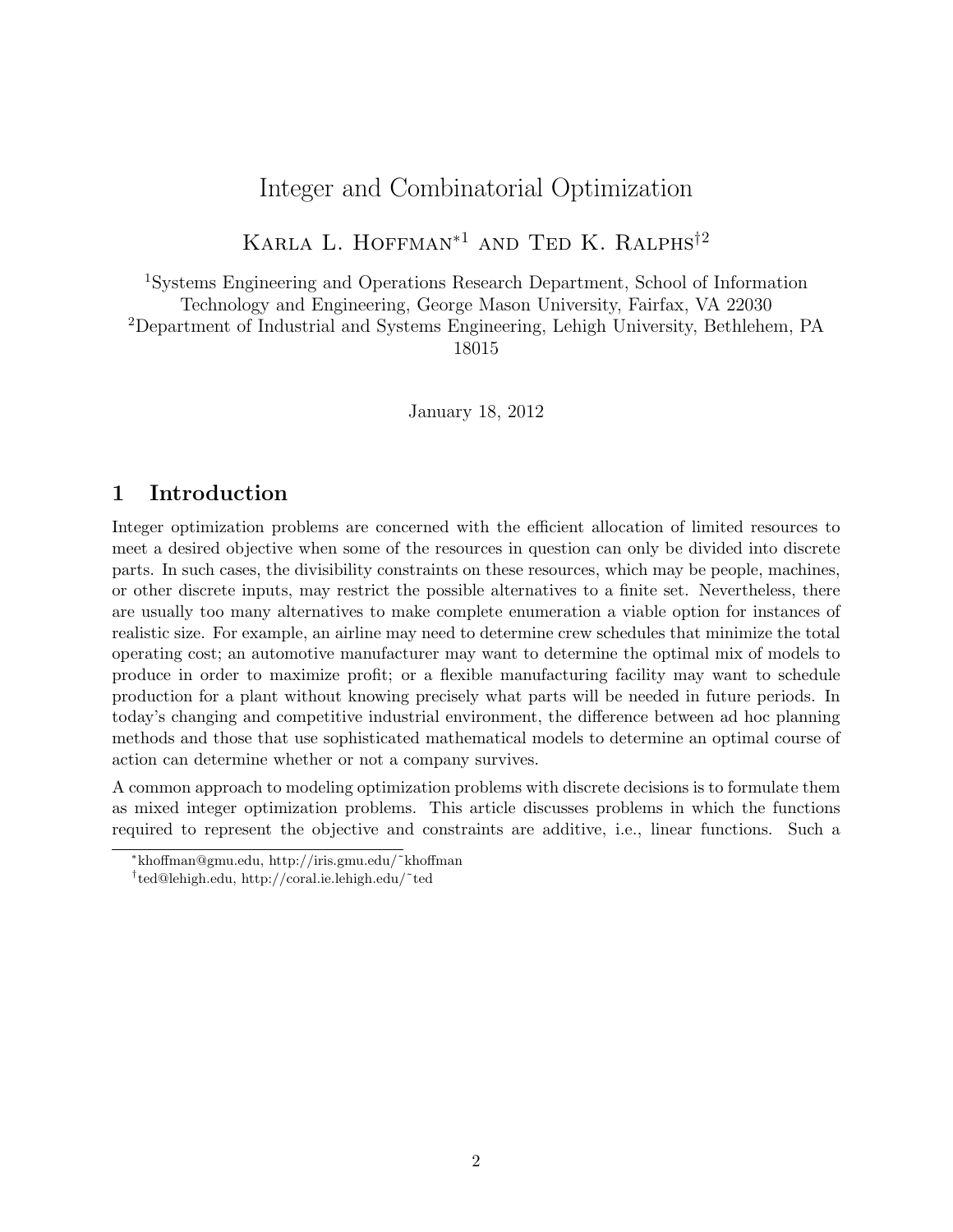problem is called a mixed integer linear optimization problem (MILP). Their general form is

$$
\max \sum_{j \in B} c_j x_j + \sum_{j \in I} c_j x_j + \sum_{j \in C} c_j x_j \tag{1}
$$

subject to 
$$
\sum_{j \in B} a_{ij} x_j + \sum_{j \in I} a_{ij} x_j + \sum_{j \in C} a_{ij} x_j \begin{cases} \le \\ = \\ \ge \end{cases} b_i \quad \forall i \in M,
$$
 (2)

$$
l_j \le x_j \le u_j \ \ \forall j \in N = B \cup I \cup C,\tag{3}
$$

$$
x_j \in \{0, 1\} \quad \forall j \in B,\tag{4}
$$

$$
x_j \in \mathbb{Z} \qquad \forall j \in I, \text{ and} \tag{5}
$$

$$
x_j \in \mathbb{R} \qquad \forall j \in C. \tag{6}
$$

A solution to  $(1)$ – $(6)$  is a set of values assigned to the variables  $x_j, j \in N$ . The objective is to find a solution that maximizes the weighted sum (1), where the coefficients  $c_j, j \in N$  are given. B is the set of indices of *binary variables* (those that can take on only values zero or one),  $I$  is the set of indices of integer variables (those that can take on any integer value), and  $C$  is the set of indices of continuous variables. As indicated above, each of the first set of constraints (2) can be either an inequality constraint (" $\leq$ " or " $\geq$ ") or an equality constraint ("="). The data  $l_i$  and  $u_j$  are the lower and upper bound values, respectively, for variable  $x_j, j \in N$ .

This general class of problems has many important special cases. When  $B = I = \emptyset$ , we have what is known as a linear optimization problem (LP). If  $C = I = \emptyset$ , then the problem is referred to as a (pure) binary integer linear optimization problem (BILP). Finally, if  $C = \emptyset$ , the problem is called a (pure) integer linear optimization problem (ILP). Otherwise, the problem is simply an MILP. Throughout this discussion, we refer to the set of points satisfying  $(1)$ – $(6)$  as S, and the set of points satisfying all but the integrality restrictions  $(4)$ – $(5)$  as P. The problem of optimizing over  $P$  with the same objective function as the original MILP is called the  $LP$  relaxation and arises frequently in algorithms for solving MILPs.

A class of problems closely related to BILPs are the combinatorial optimization problems (COPs). A COP is defined by a *ground set*  $\mathcal{E}$ , a set  $\mathcal F$  of subsets of  $\mathcal E$  that are called the *feasible subsets* and a cost  $c_e$  associated with each element  $e \in \mathcal{E}$ . Each feasible subset  $F \in \mathcal{F}$  has as associated (additive) cost taken to be  $\sum_{e \in F} c_e$ . The goal of a COP is find the subset  $F \in \mathcal{F}$  of minimum cost. The set  $\mathcal F$  can often be described as the set of solutions to a BILP by associating a binary variable  $x_e$  with each member e of the ground set, indicating whether or not to include it in the selected subset. For this reason, combinatorial optimization and integer optimization are closely related and COPs are sometimes informally treated as being a subclass of MILPs, though there are COPs that cannot be formulated as MILPs.

Solution of an MILP involves finding one or more best (optimal) solutions from the set  $S$ . Such problems occur in almost all fields of management (e.g., finance, marketing, production, scheduling, inventory control, facility location and layout, supply chain management), as well as in many engineering disciplines (e.g., optimal design of transportation networks, integrated circuit design, design and analysis of data networks, production and distribution of electrical power, collection and management of solid waste, determination of minimum energy states for alloy construction, planning for energy resource problems, scheduling of lines in flexible manufacturing facilities, and design of experiments in crystallography).

This article gives a brief overview of the related fields of integer and combinatorial optimization.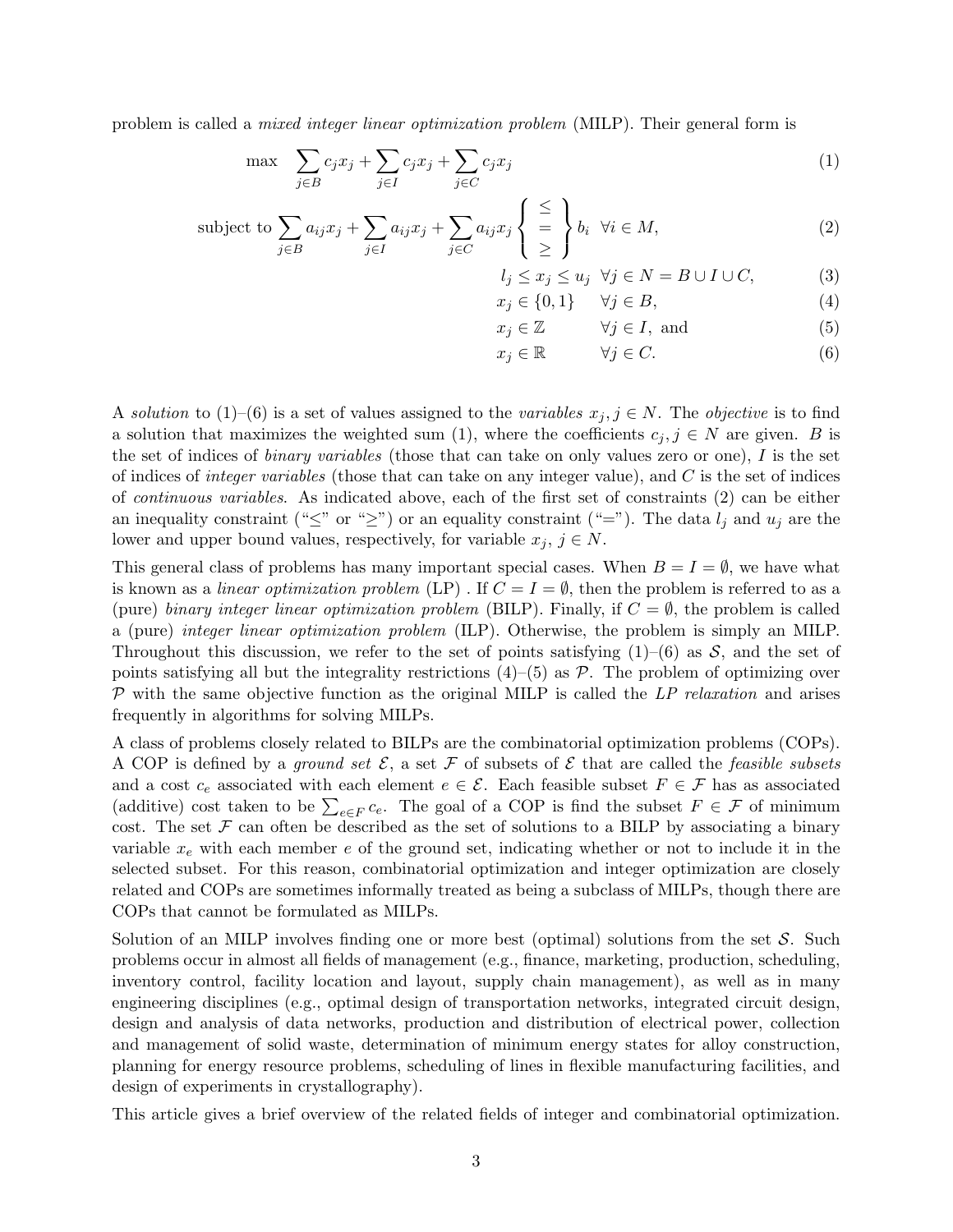These fields have by now accumulated a rich history and a rich mathematical theory. Texts covering the theory of linear and integer linear optimization include those of Bertsimas and Weismantel (2005), Chv´atal (1983), Nemhauser and Wolsey (1988), Parker and Rardin (1988), Schrijver (1986), and Wolsey (1998). Overviews of combinatorial optimization are provided by Papadimitriou and Steiglitz  $(1982)$  and Schrijver  $(2003)$ . Jünger et al.  $(2010)$  have produced a marvelous and comprehensive volume containing an overview of both the history and current state of the art in integer and combinatorial optimization.

#### 2 Applications

This section describes some classical integer and combinatorial optimization models to provide an overview of the diversity and versatility of this field.

Knapsack problems. Suppose one wants to fill a knapsack that has a weight capacity limit of W with some combination of items from a list of n candidates, each with weight  $w_i$  and value  $v_i$ , in such a way that the value of the items packed into the knapsack is maximized. This problem has a single linear constraint (that the weight of the items selected not exceed  $W$ ), a linear objective function (to maximize the sum of the values of the items in the knapsack), and the added restriction that each item either be in the knapsack or not—it is not possible to select a fractional portion of an item. For solution approaches specific to the knapsack problem, see Martello and Toth (1990).

Although this problem might seem too simplistic to have many practical applications, the knapsack problem arises in a surprisingly wide variety of fields. For example, one implementation of the public-key cryptography systems that are pervasive in security applications depends on the solution of knapsack problems to determine the cryptographic keys (Odlyzko, 1990). The system depends on the fact that, despite their simplicity, some knapsack problems are extremely difficult to solve.

More importantly, however, the knapsack problem arises as a "sub-structure" in many other important combinatorial problems. For example, machine scheduling problems involve restrictions on the capacities of the machines to be scheduled (in addition to other constraints). Such a problem involves assigning a set of jobs to a machine in such a way that the capacity constraint is not violated. It is easy to see that such a constraint is of the same form as that of a knapsack problem. Often, a component of the solution method for problems with knapsack constraints involves solving the knapsack problem itself, in isolation from the original problem (see Savelsbergh (1997)). Another important example in which knapsack problems arise is the capital budgeting problem. This problem involves finding a subset of the set of (possibly) thousands of capital projects under consideration that will yield the greatest return on investment, while satisfying specified financial, regulatory and project relationship requirements (Markowitz and Manne, 1957; Weingartner, 1963). Here also, the budget constraint takes the same form as that of the knapsack problem.

**Network and graph problems.** Many optimization problems can be represented by a *network*, formally defined as a set of nodes and a set of arcs (uni-directional connections specified as ordered pairs of nodes) or edges (bi-directional connections specified as unordered pairs of nodes) connecting those nodes, along with auxiliary data such as costs and capacities on the arcs (the nodes and arcs together *without* the auxiliary data form a *graph*). Solving such network problems involves determining an optimal strategy for routing certain "commodities" through the network. This class of problems is thus known as network flow problems. Many practical problems arising from physical networks, such as city streets, highways, rail systems, communication networks, and integrated circuits, can be modeled as network flow problems. In addition, there are many problems that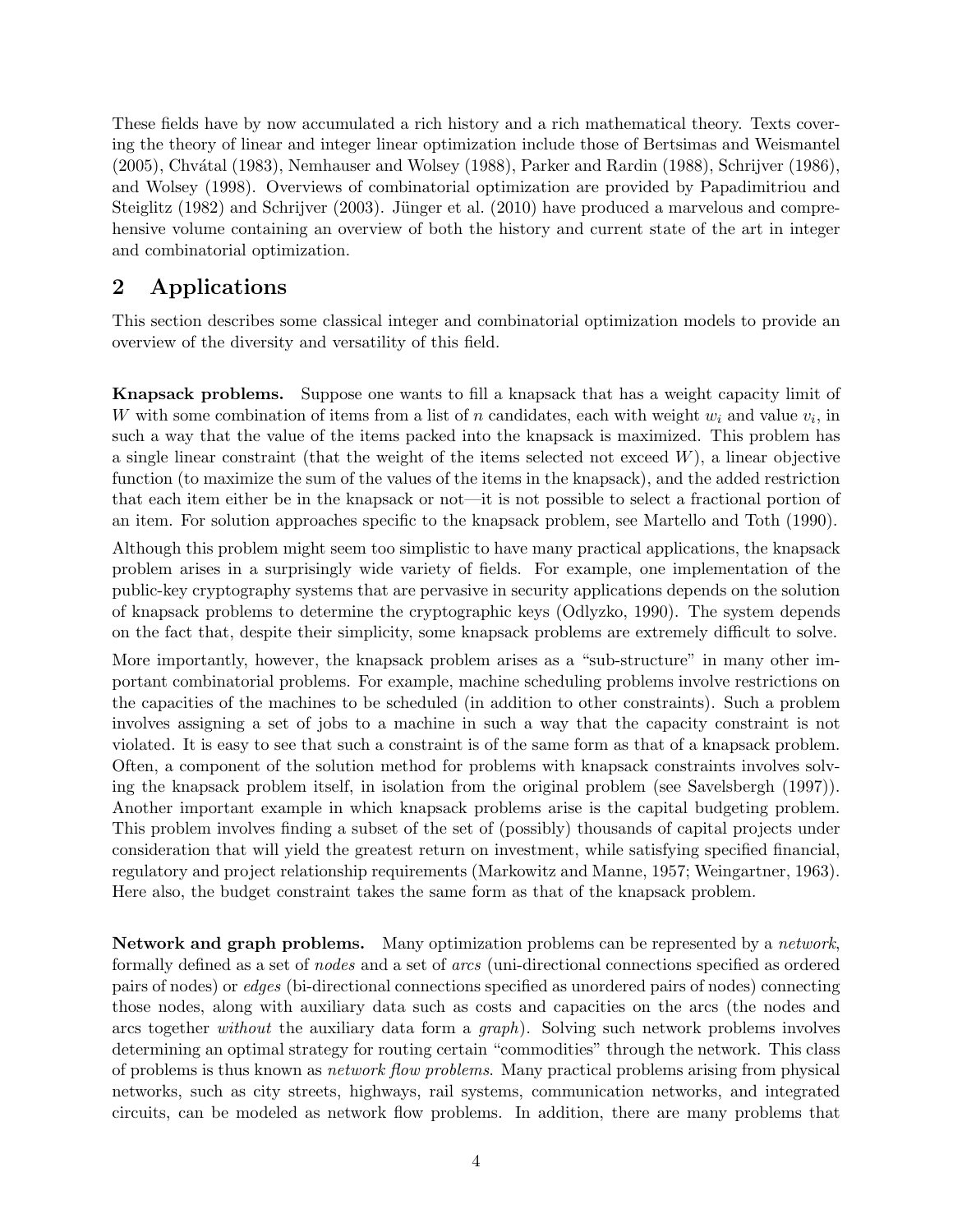can be modeled as network flow problems even when there is no underlying physical network. For example, in the assignment problem, one wishes to assign people to jobs in a way that minimizes the cost of the assignment. This can be modeled as a network flow problem by creating a network in which one set of nodes represents the people to be assigned, and another set of nodes represents the possible jobs, with an arc connecting a person to a job if that person is capable of performing that job. A general survey of applications and solution procedures for network flow problems is given by Ahuja et al. (1993).

Space-time networks are often used in scheduling applications. Here, one wishes to meet specific demands at different points in time. To model this problem, different nodes represent the same entity at different points in time. An example of the many scheduling problems that can be represented as a space-time network is the airline fleet assignment problem, which requires that one assign specific planes to pre-scheduled flights at minimum cost (Abara, 1989; Hane et al., 1995). Each flight must have one and only one plane assigned to it, and a plane can be assigned to a flight only if it is large enough to service that flight and only if it is on the ground at the appropriate airport, serviced and ready to depart when the flight is scheduled for take-off. The nodes represent specific airports at various points in time and the arcs represent the flow of aircraft of a variety of types into and out of each airport. There are layover arcs that permit a plane to stay on the ground from one time period to the next, service arcs that force a plane to be out of duty for a specified amount of time, and connecting arcs that allow a plane to fly from one airport to another without passengers.

A variety of important combinatorial problems are graph-based, but do not involve flows. Such graph-based combinatorial problems include the node coloring problem, the objective of which is to determine the minimum number of colors needed to color each node of a graph in order that no pair of adjacent nodes (nodes connected by an edge) share the same color; the matching problem, the objective of which is to find a maximum weight collection of edges such that each node is incident to at most one edge; the maximum clique problem, the objective of which is to find the largest subgraph of the original graph such that every node is connected to every other node in the subgraph; and the minimum cut problem, the objective of which is to find a minimum weight collection of edges that (if removed) would disconnect a set of nodes s from a set of nodes t.

Although these graph-based combinatorial optimization problems might appear, at first glance, to be interesting only from a mathematical perspective and to have little application to the decisionmaking that occurs in management or engineering, their domain of application is extraordinarily broad. The four-color problem, for example, which is the question of whether a map can be colored with four colors or less, is a special case of the node coloring problem. The maximum clique problem has important implications in the growing field of social network analysis. The minimum cut problem is used in analyzing the properties of real-world networks, such as those arising in communications and logistics applications.

Location, Routing, and Scheduling Problems Many network-based combinatorial problems involve finding a route through a given graph satisfying specific requirements. In the Chinese postman problem, one wishes to find a shortest walk (a connected sequence of arcs) through a network such that the walk starts and ends at the same node and traverses every arc at least once (Edmonds and Johnson, 1973). This models the problem faced by a postal delivery worker attempting to minimize the number traversals of each road segment on a given postal route. If one instead requires that each node be visited exactly once, the problem becomes the notoriously difficult traveling salesman problem (Applegate et al., 2006). The traveling salesman problem has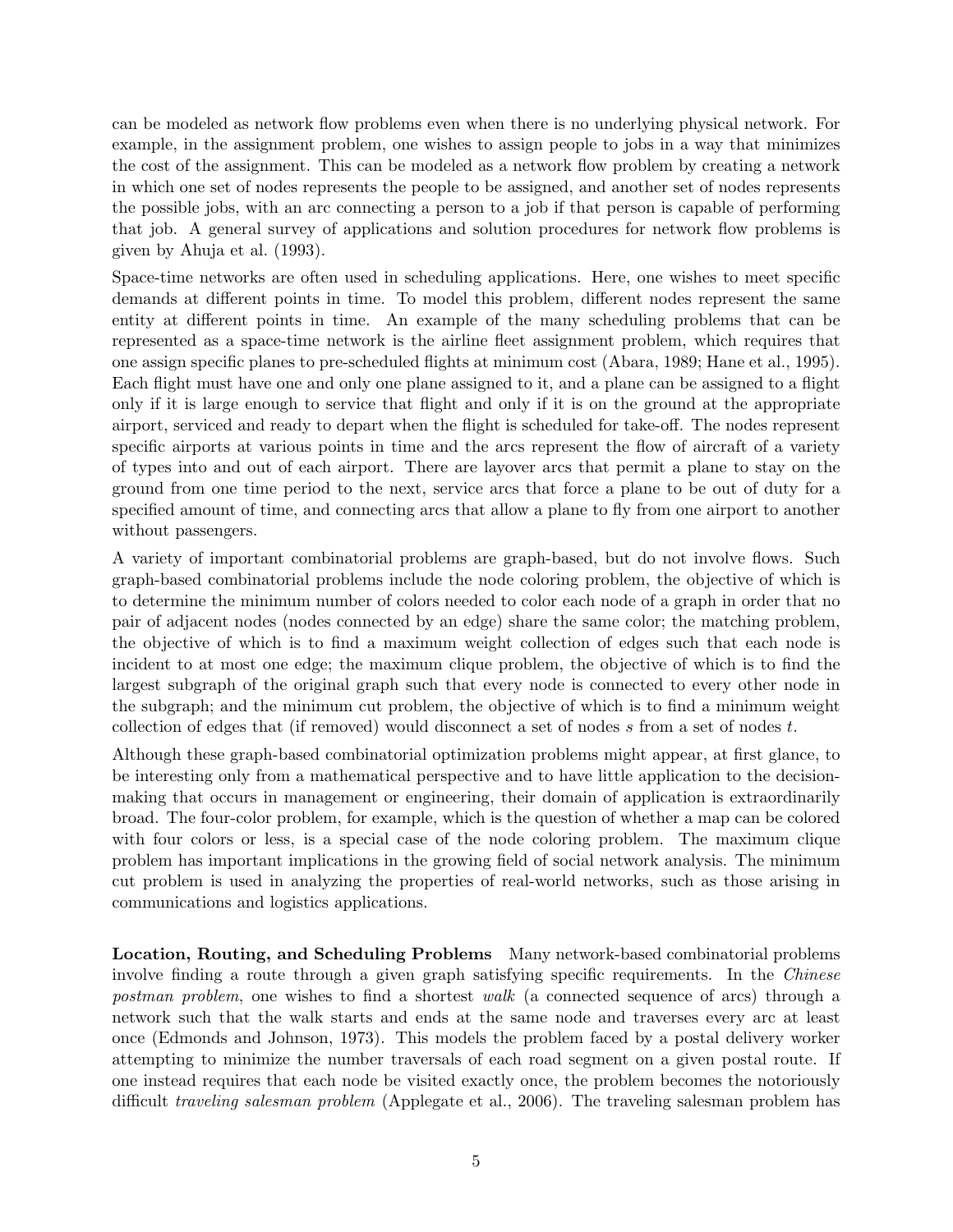numerous applications within the routing and scheduling realm, as well as in other areas, such as genome sequencing (Avner, 2001), the routing of sonet rings (Shah, 1998), and the manufacturing of large-scale circuits (Barahona et al., 1988; Ravikumar, 1996). The well-known vehicle routing problem is a generalization in which multiple vehicles must each follow optimal routes subject to capacity constraints in order to jointly service a set of customers (Golden et al., 2010).

A typical scheduling problem involves determining the optimal sequence in which to execute a set of jobs subject to certain constraints, such as a limited set of machines on which the jobs must be executed or a set of precedence constraints restricting the job order (see (Applegate and Cook, 1991)). The literature on scheduling problems is extremely rich and many variants of the basic problem have been suggested (Pinedo, 2008). Location problems involve choosing the optimal set of locations from a set of candidates, perhaps represented as the nodes of a graph, subject to certain requirements, such as the satisfaction of given customer demands or the provision of emergency services to dispersed populations (Drezner and Hamacher, 2004). Location, routing, and scheduling problems all arise in the design of *logistics systems*, i.e., systems linking production facilities to end-user demand points through the use of warehouses, transportation facilities, and retail outlets. Thus, it is easy to envision combinations of these classes of problems into even more complex combinatorial problems and much work has been in this direction.

Packing, Partitioning, and Covering Problems Many practical optimization problems involve choosing a set of activities that must either "cover" certain requirements or must be "packed" together so as not exceed certain limits on the number of activities selected. The airline crew scheduling problem, for example, is a covering problem in which one must choose a set of pairings (a set of flight legs that can be flown consecutively by a single crew) that cover all required routes (Hoffman and Padberg, 1993; Vance et al., 1997). Alternatively, an example of a set packing problem is a combinatorial auction (Cramton et al., 2006). The problem is to select subsets of a given set of items that are up for auction in such a way that each items is included in at most one subset. This is the problem faced by an auctioneer in an auction in which bidders can bid on sets of items rather than just single items. If one requires that all items be sold, then the auctioneer's problem becomes a partitioning problem. There are a variety of languages that allow users to express the interrelationship among their bids. Such languages (e.g., "OR," "XOR," "ORofXOR," "XORofOR") create a somewhat different structure to the combinatorial problem.

In the above examples, the coefficients in constraints (2) are either zero or one and all variables are binary. The variables represent the choice of activities, while each constraint represents either a covering  $(\mathscr{L})$ , packing  $(\mathscr{L})$ , or partitioning  $(\mathscr{L})$  requirement. In many cases, these problems can be easily interpreted by thinking of the rows as a set of items to be allocated or a set of activities to be undertaken and the columns as subset of those items/activities. The optimization problem is then to find the best collection of subsets of the activities/items (columns) in order to cover/partition/pack the row set. Surveys on set partitioning, covering and packing, are given in Balas and Padberg (1976), Borndörfer and Weismantel (2000), Hoffman and Padberg (1993), and Padberg (1979b).

**Other Nonconvex Problems.** The versatility of the integer optimization model  $(1)-(6)$  might best be exemplified by the fact that many nonlinear/nonconvex optimization problems can be reformulated as MILPs. For example, one reformulation technique for representing nonlinear functions is to find a piecewise-linear approximation and to represent the function by adding a binary variable corresponding to each piece of the approximation. The simplest example of such a transformation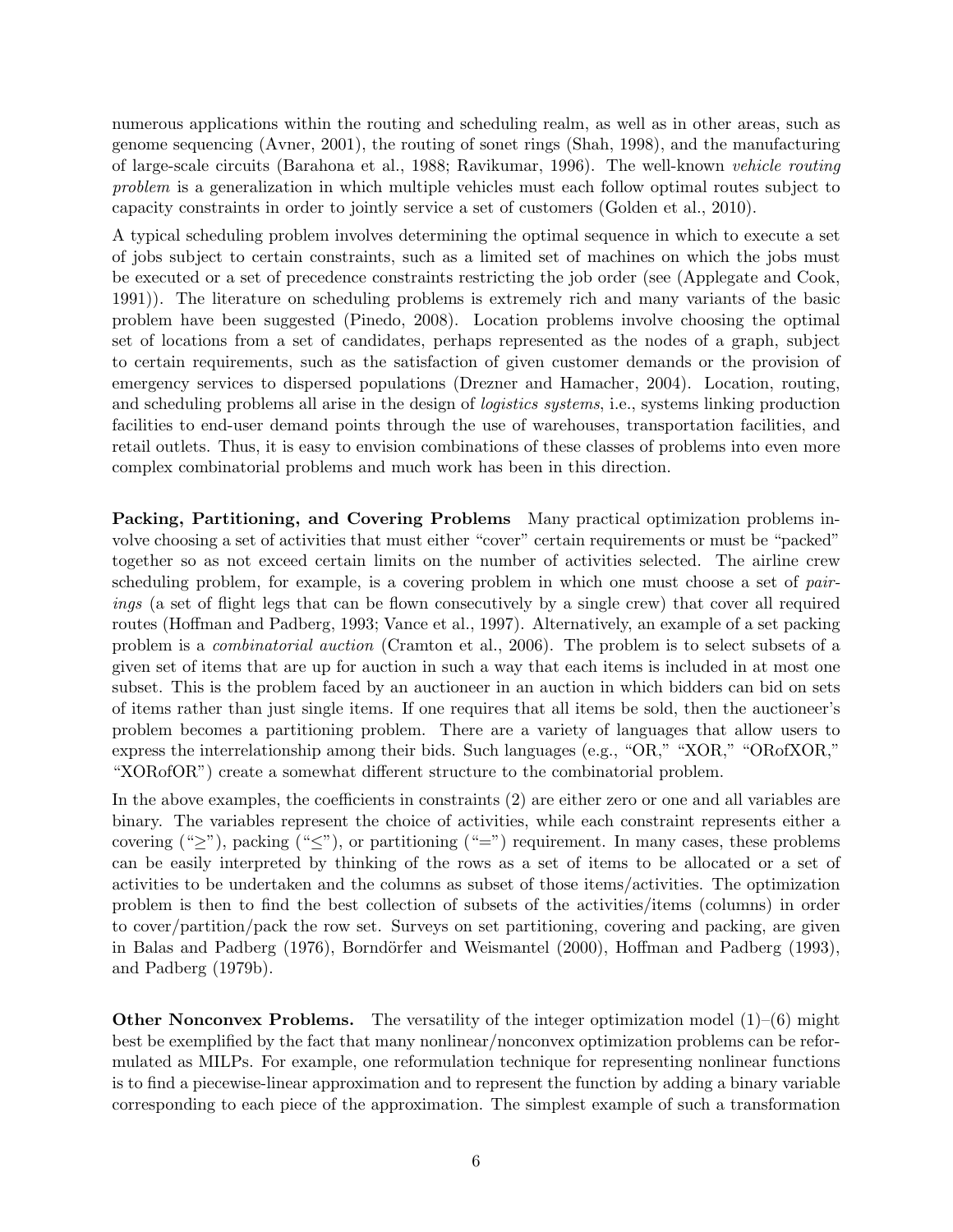is the fixed charge problem in which the cost function has both a fixed charge for initiating a given activity, as well as marginal costs associated with continued operation. One example of a fixed-charge problem is the facility location problem in which one wishes to locate facilities in such a way that the combined cost of building the facility (a one time fixed cost) and producing and shipping to customers (marginal costs based on the amount shipped and produced) is minimized (see Drezner and Hamacher (2004)). The fact that nothing can be produced in the facility unless the facility exists, creates a discontinuity in the cost function. This function can be transformed to a linear function by the introduction of additional variables that take on only the values zero or one. Similar transformations allow one to model separable nonlinear functions as integer (linear) optimization problems.

#### 3 Solution Methods

Solving integer optimization problems (finding an optimal solution), can be a difficult task. The difficulty arises from the fact that unlike (continuous) linear optimization problems, for which the feasible region is convex, the feasible regions of integer optimization problems consists of either a discrete set of points or, in the case of general MILP, a set of disjoint polyhedra. In solving a linear optimization problem, one can exploit the fact that, due to the convexity of the feasible region, any locally optimal solution is a global optimum. In finding global optima for integer optimization problems, on the other hand, one is required to prove that a particular solution dominates all others by arguments other than the calculus-based approaches of convex optimization. The situation is further complicated by the fact that the description of the feasible region is "implicit." In other words, the formulation  $(1)$ – $(6)$  does not provide a computationally useful geometric description of the set  $S$ . A more useful description can be obtained in one of two ways, described next.

The first approach is to apply the powerful machinery of polyhedral theory. Weyl (1935) established the fact that a polyhedron can either be defined as the intersection of finitely many half-spaces, i.e., as a set of points satisfying inequalities of the form (2) and (3), or as the convex hull of a finite set of extreme points plus the conical hull of a finite set of extreme rays. If the data describing the original problem formulation are rational numbers, then Weyl's theorem implies the existence of a finite system of linear inequalities describing the convex hull of  $S$ , denoted by conv $(S)$  (Nemhauser and Wolsey, 1988). Optimization of a linear function over  $conv(S)$  is precisely equivalent to optimization over S, but optimizing over conv $(\mathcal{S})$  is a convex optimization problem. Thus, if it were possible to enumerate the set of inequalities in Weyl's description, one could solve the integer optimization problem using methods for convex optimization, in principle. The difficulty with this method, however, is that the number of linear inequalities required is too large to construct explicitly, so this does not lead directly to a practical method of solution.

A second approach is to describe the feasible set in terms of logical disjunction. For example, if  $j \in B$ , then either  $x_j = 0$  or  $x_j = 1$ . This means that, in principle, the set S can be described by replacing constraints  $(4)$ – $(5)$  with a set of appropriately chosen disjunctions. In fact, it is known that any MILP can be described as a set of linear inequalities of the form (2) and (3), plus a finite set of logical disjunctions (Balas, 1998). Similarly, however, the number of such disjunctions would be too large to enumerate explicitly and so this does not lead directly to a practical method of solution either.

Although neither of the above methods for obtaining a more useful description of  $S$  leads directly to an efficient methodology because they both produce descriptions of impractical size, most solution techniques are nonetheless based on generating partial descriptions of  $\mathcal S$  in one of the above forms (or a combination of both). The general outline of such a method is as follows.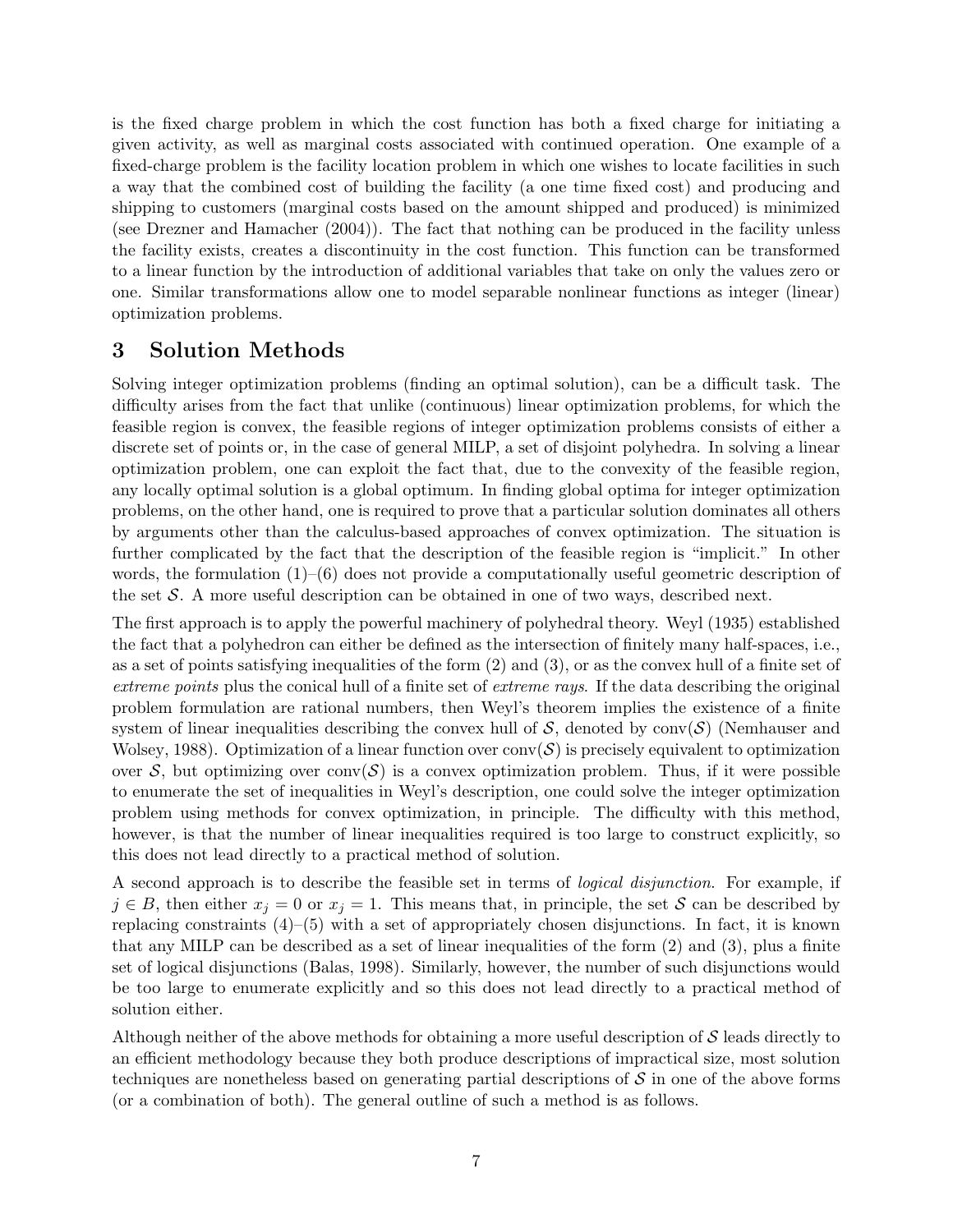- 1. Identify a (tractable) convex relaxation of the problem and solve it to either
	- obtain a valid upper bound on the optimal solution value; or
	- prove that the relaxation is infeasible or unbounded (and thus, the original MILP is also infeasible or unbounded).
- 2. If solving the relaxation produces a solution  $\hat{x} \in \mathbb{R}^N$  that is feasible to the MILP, then this solution must also be optimal to the MILP.
- 3. Otherwise, either
	- identify a logical disjunction satisfied by all members of  $S$ , but not by  $\hat{x}$  and add it to the description of  $P$  (more on how this is done below); or
	- identify an implied linear constraint (called a valid inequality or a cutting plane) satisfied by all members of S, but not by  $\hat{x}$  and add it to the description of  $\mathcal{P}$ .

In Step 1, the LP relaxation obtained by dropping the integrality conditions on the variables and optimizing over  $P$  is commonly used. Other possible relaxations include Lagrangian relaxations (Fisher, 1981; Geoffrion, 1974), semi-definite programming relaxations (Rendl, 2010), and combinatorial relaxations, e.g., the one-tree relaxation for the traveling salesman problem Held and Karp (1970). This discussion initially considers use of the LP relaxation, since this is the simplest one and the one used in state-of-the-art software. Additional relaxations are considered in more detail in Section 4.

By recursively applying the basic strategy outlined above, a wide variety of convergent methods that generate partial descriptions of  $S$  can be obtained. These methods can be broadly classified as either *implicit enumeration methods* (employing the use of logical disjunction in Step 3) or *cutting* plane methods (based on the generation of valid inequalities in Step 3), though these are frequently combined into "hybrid" solution procedures in computational practice. In the next two sections, more details about these two classes of methods are given.

Enumerative Algorithms. The simplest approach to solving a pure integer optimization problem is to enumerate all finitely many possibilities (as long as the problem is bounded). However, due to the "combinatorial explosion" resulting from the fact that the size of the set  $S$  is generally exponential in the number of variables, only the smallest instances can be solved by such an approach. A more efficient approach is to only implicitly enumerate the possibilities by eliminating large classes of solutions using domination or feasibility arguments. Besides straightforward or implicit enumeration, the most commonly used enumerative approach is called *branch and bound*.

The branch-and-bound method was first proposed by Land and Doig (1960) and consists of generating disjunctions satisfied by points in  $S$  and using them to partition the feasible region into smaller subsets. Some variant of the technique is used by practically all state-of-the-art solvers. An LP-based branch-and-bound method consists of solving the LP relaxation as in Step 1 above to either obtain a solution and an associated upper bound or to prove infeasibility or unboundedness. If the generated solution  $\hat{x} \in \mathbb{R}^N$  to the relaxation is infeasible to the original MILP, then  $\hat{x}_j \notin \mathbb{Z}$ for some  $j \in B \cup I$ . However,  $x_j \in \mathbb{Z}$  for all  $x \in S$ . Therefore, the logical disjunction

$$
x_j \leq \lfloor \hat{x}_j \rfloor \text{ OR } x_j \geq \lceil \hat{x}_j \rceil \tag{7}
$$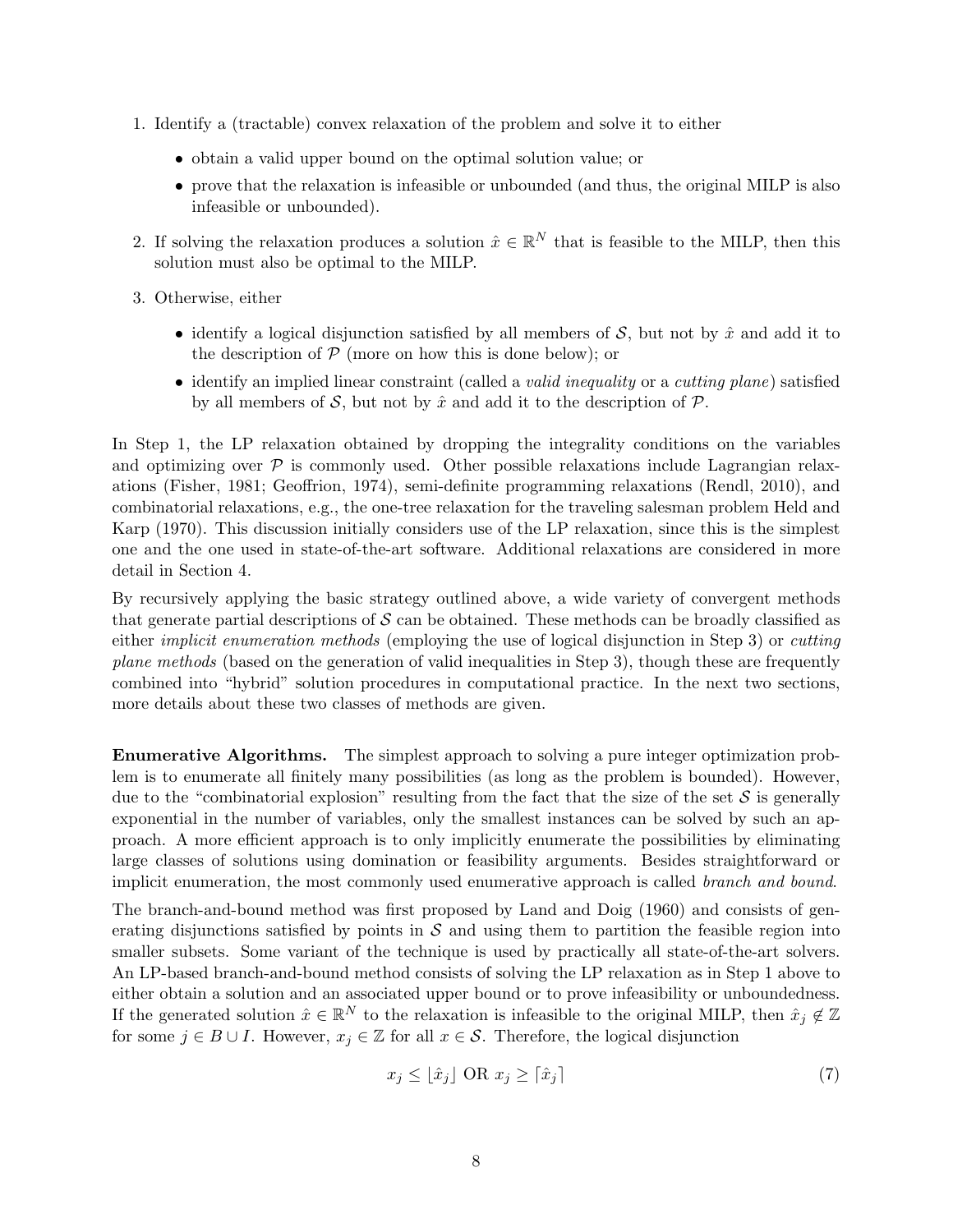is satisfied by all  $x \in \mathcal{S}$ , but not by  $\hat{x}$ . In this case, one can impose the disjunction implicitly by "branching," i.e., creating two subproblems, one associated with each of the terms of the disjunction (7).

The branch-and-bound method consists of applying this same method to each of the resulting subproblems recursively. Note that the optimal solution to a subproblem may or may not be the global optimal solution. Each time a new solution is found, it is checked to determine whether it is the best seen so far and if so, it is recorded and becomes the current incumbent. The true power of this method comes from the fact that if the upper bound obtained by solving the LP relaxation is smaller than the value of the current incumbent, the node can be discarded. Mitten (1970) provided the first description of a general algorithmic framework for branch and bound. Hoffman and Padberg (1985) provided an overview of LP-based branch-and-bound techniques. Linderoth and Savelsbergh (1999) reported on a computational study of search strategies used within branch and bound.

Cutting Plane Algorithms. Gomory (1958, 1960) was the first to derive a "cutting plane" algorithm following the basic outline above for integer optimization problems. His algorithm can be viewed, in some sense, as a constructive proof of Weyl's theorem. Although Gomory's algorithm converges to an optimal solution in a finite number of steps (in the case of pure integer optimization problems), the convergence to an optimum may be extraordinarily slow due to the fact that these algebraically-derived valid inequalities are "weak"—they may not even support  $conv(S)$  and are hence dominated by stronger (but undiscovered) valid inequalities. Since the smallest possible description of conv $(\mathcal{S})$  is desired, one would like to generate only the "strongest" valid inequalities, i.e., those that are part of some minimal description of  $conv(S)$ . Such inequalities are called facets. In general, knowing all facets of  $conv(S)$  is enough to solve the MILP (though this set would still be very large in most cases).

A general cutting plane approach relaxes the integrality restrictions on the variables and solves the resulting LP relaxation over the set  $P$ . If the LP is unbounded or infeasible, so is the MILP. If the solution to the LP is integer, i.e., satisfies constraints (4) and (5), then one has solved the MILP. If not, then one solves a *separation problem* whose objective is to find a valid inequality that "cuts off" the fractional solution to the LP relaxation while assuring that all feasible integer points satisfy the inequality—that is, an inequality that "separates" the fractional point from the polyhedron conv $(\mathcal{S})$ . Such an inequality is called a "cut" for short. The algorithm continues until termination in one of two ways: either an integer solution is found (the problem has been solved successfully) or the LP relaxation is infeasible and therefore the integer problem is infeasible.

For ILPs, there are versions of Gomory's method that yield cutting plane algorithms that will produce a solution in a finite number of iterations, at least with the use of exact rational arithmetic. In practice, however, the algorithm could terminate in a third way—it may not be possible to identify a new cut even though the optimal solution has not been found either due to numerical difficulties arising from accumulated round-off error or because procedures used to generate the cuts are unable to guarantee the generation of a violated inequality, even when one exists. If one terminates the cutting plane procedure because of this third possibility, then, in general, the process has still improved the original formulation and the bound resulting from solving the LP relaxation is closer to the optimal value. By then switching to an implicit enumeration strategy, one may still be able to solve the problem. This hybrid strategy, known as "branch and cut," is discussed in the next section.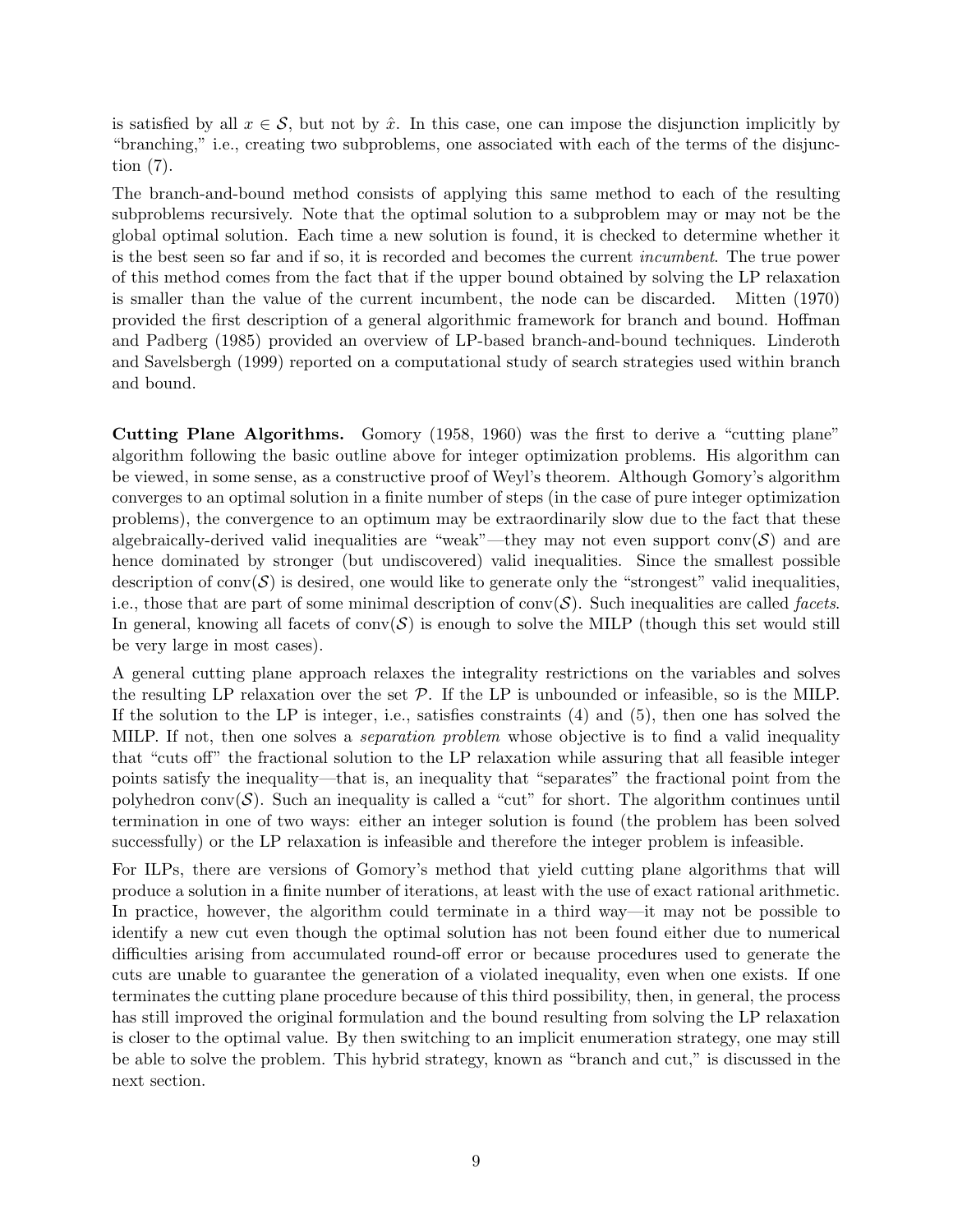#### 4 Advanced Procedures

Branch and Cut. The two basic methods described above can be hybridized into an algorithm that combines the power of the polyhedral and disjunctive approaches into a single algorithm. This method is called *branch and cut*. A rather sizable literature has sprung up around these methods. Papers describing the basic framework include those of Hoffman and Padberg (1991) and Padberg and Rinaldi (1991). Surveys of the computational issues and components of a modern branch-and-cut solver include Atamtürk and Savelsbergh (2005), Linderoth and Ralphs (2005), and Martin (2001). The major components of the algorithm consist of automatic reformulation and preprocessing procedures (see next section); heuristics that provide "good" feasible integer solutions; procedures for generating valid inequalities; and procedures for branching. All of these are embedded into a disjunctive search framework, as in the branch-and-bound approach. These components are combined so as to guarantee optimality of the solution obtained at the end of the calculation. The algorithm may also be stopped early to produce a feasible solution along with a bound on the relative distance of the current solution from optimality. This hybrid approach has evolved to be an extremely effective way of solving general MILPs. It is the basic approach taken by all state-of-the-art solvers for MILP.

Ideally, the cutting planes generated during the course of the algorithm would be facets of  $\text{conv}(\mathcal{S})$ . In the early years of integer optimization, considerable research activity was focused on identifying part (or all) of the list of facets for specific combinatorial optimization problems by exploiting the special structure of  $conv(\mathcal{S})$  (Balas and Padberg, 1972; Balas, 1975; Bauer et al., 2002; Hammer et al., 1975; Nemhauser and Sigismondi, 1992; Nemhauser and Trotter Jr., 1974; Nemhauser and Vance, 1994; Padberg, 1973, 1974, 1979a; Pochet and Wolsey, 1991; Wolsey, 1975, 1976). This led to a wide variety of problem-dependent algorithms that are nevertheless based on the underlying principle embodied in Weyl's theorem. An extensive survey of the use of these techniques in combinatorial optimization is given by Aardal and van Hoesel (1996b,a).

Research on integer optimization is increasingly focused on methods for generating inequalities based purely on the disjunctive structure of the problem and not on properties of a particular class of problems. Part of the reason for this is the need to be able to solve more general MILPs for which even the dimension of  $conv(S)$  is not known. With this approach, it is not possible to guarantee the generation of facets in every iteration, but theoretical advances have resulted in vast improvements in the ability to solve general unstructured integer optimization problems using offthe-shelf software. A survey of cutting plane methods for general MILPs is provided by (Cornuéjols, 2008). Other papers on techniques for generating valid inequalities for general MILPs include Balas et al. (1993, 1996, 1999), Gu et al. (1998, 1999, 2000), Nemhauser and Wolsey (1990), Marchand and Wolsey (2001), and Wolsey (1990).

Equally as important as cutting plane generation techniques are branching schemes, though these methods have received far less attention in the literature. Branching methods are generally based on some method of estimating the "impact" of a given branching disjunction and trying to choose the best one according to certain criteria. Papers discussing branching methods include Achterberg et al. (2005), Fischetti and Lodi (2002), Karamanov and Cornuéjols (2009), and Owen and Mehrotra  $(2001).$ 

There has been a surge in research on the use of heuristic methods within the branch-cut-cut framework in order to generate good solutions and improve bounds as the search progresses. Many search methods are based on limited versions of the same search procedures used to find globally optimal solutions. The development of such methods has led to marked improvements in the performance of exact algorithms (Balas and Martin, 1980; Balas et al., 2004; Fischetti and Lodi,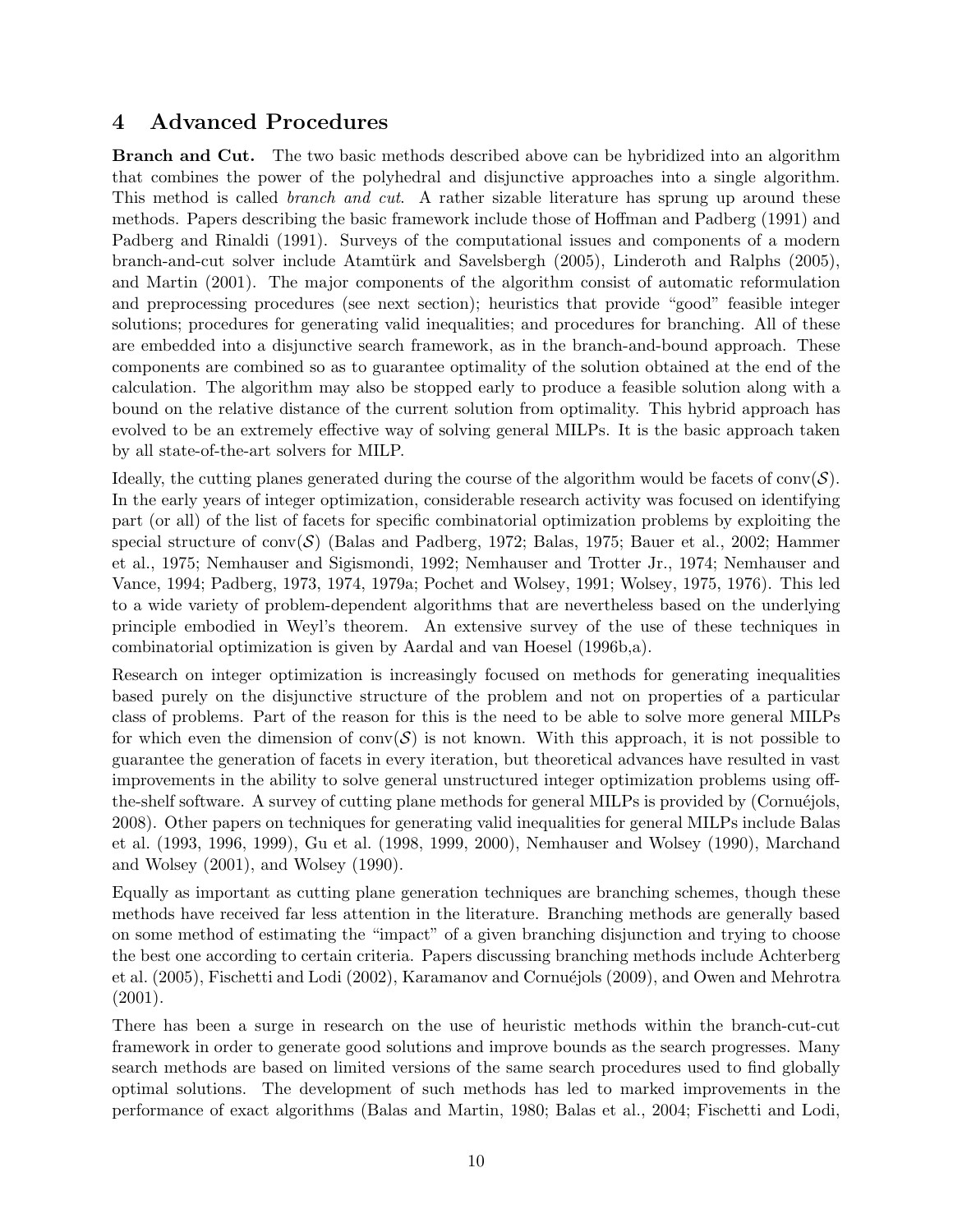2002; Nediak and Eckstein, 2001). In current state-of-the-art software, multiple heuristics are used because they are likely to produce feasible solutions more quickly than tree search, which helps both to eliminate unproductive subtrees and to calculate improved variable bounds that result in a tighter description of the problem. These heuristics include techniques for searching within the local neighborhood of a given linear feasible solutions for integer solutions using various forms of local search. Achtenberg and Berthold (2007), Danna et al. (2005), Fischetti et al. (2009), and Rothberg (2007) provide descriptions of heuristics built into current packages.

Automatic Reformulation. Before solving an integer optimization problem, the first step is that of *formulation*, in which a conceptual model is translated into the form  $(1)$ – $(6)$ . There are often different ways of mathematically representing the same problem, both because different systems of the form  $(1)$ – $(6)$  may define precisely the same set S and because it may be possible to represent the same conceptual problem using different sets of variables. There are a number of different ways in which the conceptual model can be translated into a mathematical model, but the most common is to use an algebraic modeling language, such as AIMMS (AIMMS) AMPL (Fourer et al., 1993), GAMS (Brooke et al., 1988), MPL (Maximal Software), or OPL Studio (ILOG).

The time required to obtain an optimal solution to a large integer optimization problem usually depends strongly on the way it is formulated, so much research has been directed toward the effective automatic reformulation techniques. Unlike linear optimization problems, the number of variables and constraints representing an integer optimization problem may not be indicative of its difficulty. In this regard, it is sometimes advantageous to use a model with a larger number of integer variables, a larger number of constraints, or even both. Discussions of alternative formulation approaches are given in Guignard and Spielberg (1981) and Williams (1985) and a description of approaches to "automatic" reformulation or preprocessing are described in Anderson and Anderson (1995), Atamturk and Savelsbergh (2000), Brearley et al. (1975), Hoffman and Padberg (1991), Roy and Wolsey (1987), and Savelsbergh (1994).

A variety of difficult problems have been solved by reformulating them as either set-covering or set-partitioning problems having an extraordinary number of variables. Because for even small instances, such reformulations may be too large to solve directly, a technique known as column generation, which began with the seminal work of Gilmore and Gomory (1961) on the cutting stock problem, is employed. An overview of such transformation methods can be found in Barnhart et al. (1998). For specific implementations, for the vehicle routing problem, see Chabrier (2006); for the bandwidth packing problem, see Hoffman and Villa (2007) and Parker and Ryan (1995); for the generalized assignment problem, see Savelsbergh (1997); and for alternative column-generation strategies for solving the cutting stock problem, see Vance et al. (1994). Bramel and Simchi-Levi (1997) have shown that the set-partitioning formulation for the vehicle routing problem with time windows is very effective in practice—that is, the relative gap between the fractional linear optimization solutions and the global integer solution is small. Similar results have been obtained for the bin-packing problem (Chan et al., 1998a) and for the machine-scheduling problem (Chan et al., 1998b).

Decomposition Methods. Relaxing the integrality restriction is not the only approach to relaxing the problem. An alternative approach to the solution to integer optimization problems is to relax a set of "complicating" constraints in order to obtain a more tractable model. This technique is effective when the problem to be solved is obtained by taking a well-solved "base problem" and adding constraints specific to a particular application. By capitalizing on the ability to solve the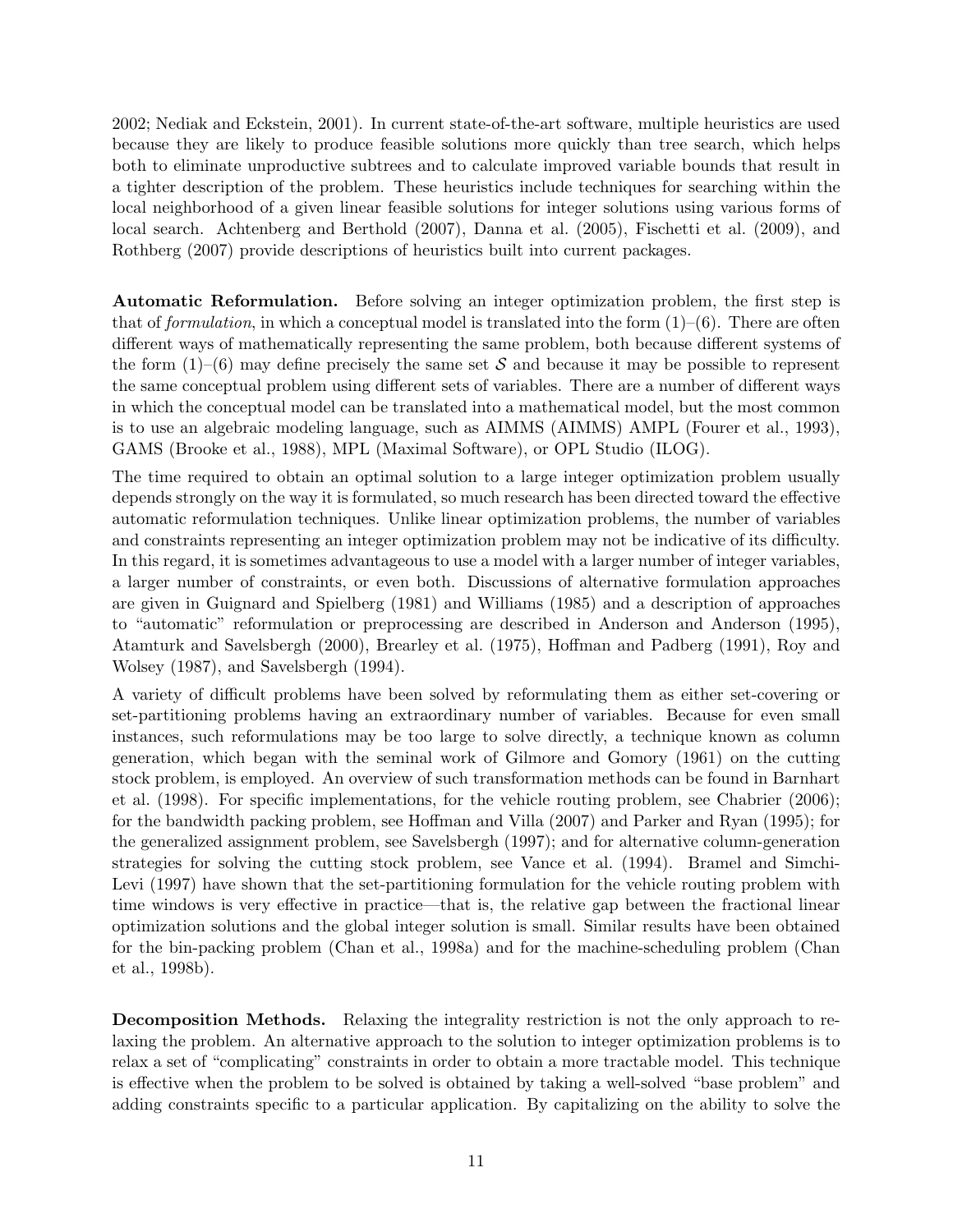base problem, one can obtain bounds that are improved over those obtained by solving the LP relaxation. These bounding methods can then be used to drive a branch-and-bound algorithm, as described earlier. Such bounding methods are called "constraint decomposition methods" or simply "decomposition methods," since they involve decomposing the set of constraints. By removing the complicating constraints from the constraint set, the resulting sub-problem is frequently considerably easier to solve. The latter is a necessity for the approach to work because the subproblems must be solved repeatedly. The bound found by decomposition can be tighter than that found by linear optimization, but only at the expense of solving subproblems that are themselves integer optimization problems. Decomposition requires that one understand the structure of the problem being solved in order to then relax the constraints that are "complicating."

The bound resulting from a particular decomposition can be computed using two different computational techniques—Dantzig-Wolfe decomposition (Dantzig and Wolfe, 1960; Vanderbeck, 2000) (column generation) and Lagrangian relaxation (Fisher, 1981; Geoffrion, 1974; Held and Karp, 1970). In the former case, solutions to the base problem are generated dynamically and combined in an attempt to obtain a solution satisfying the complicating constraints. In the latter case, the complicating constraints are enforced implicitly by penalizing their violation in the objective function. Overviews of the theory and methodology behind decomposition methods and how they are used in integer programming can be found in Ralphs and Galati (2005) and Vanderbeck and Wolsey (2010). A related approach is that of Lagrangian decomposition (Guignard and Kim, 1987), which consists of isolating sets of constraints so as to obtain multiple, separate, easy-to-solve subproblems. The dimension of the problem is increased by creating copies of variables that link the subsets and adding constraints that require these copies to have the same value as the original in any feasible solution. When these constraints are relaxed in a Lagrangian fashion, the problem decomposes into blocks that can be treated separately.

Most decomposition-based strategies involve decomposition of constraints, but there are cases in which it may make sense to decompose the variables. These techniques work well when it is the case that fixing some subset of the variables (the "complicating variables") to specific values reduces the problem to one that is easy to solve. Benders' decomposition algorithm projects the problem into the space of these complicating variables and treats the remaining variables implicitly by adding so-called "Benders cuts" violated by solutions that do not have a feasible completion and adding a term to the objective function representing the cost of completion for any given set of value of the complicating variables (Benders, 1962). For a survey on Benders cuts, see Hooker (2002).

## 5 Related Topics

There are a number of topics related to combinatorial and integer optimization that have not been covered here. One such topic is the complexity of integer optimization problems (Garey and Johnson, 1979), an area of theoretical study that has increased our understanding of the implicit difficulty of integer optimization dramatically. Another important topic is that of heuristic solution approaches—that is, techniques for obtaining "good" but not necessarily optimal solutions to integer optimization problems quickly. In general, heuristics do not provide any guarantee as to the quality of the solutions they produce, but are very important in practice for a variety of reasons. Primarily, they may provide the only usable solution to very difficult optimization problems for which the current exact algorithms fail to produce one. Research into heuristic algorithms has applied techniques from the physical sciences to the approximate solution of combinatorial problems. For surveys of research in simulated annealing (based on the physical properties of heat), genetic algorithms (based on properties of natural mutation) and neural networks (models of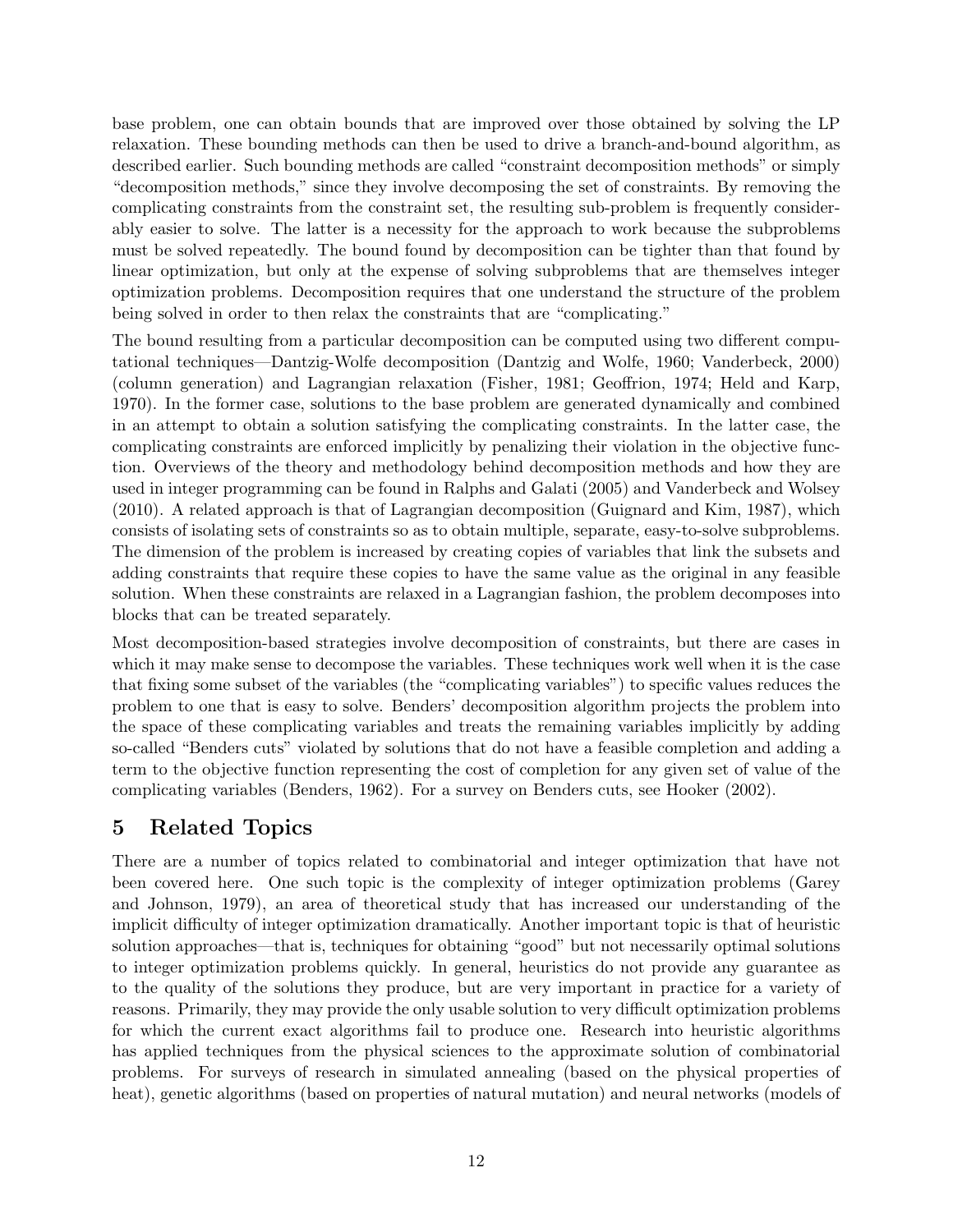brain function), see Hansen (1986), Goldberg (1989), and Zhang (2010), respectively. Glover and Laguna (1998) has generalized some of the attributes of these methods into a method called tabu search. Worst-case and probabilistic analysis of heuristics are discussed in Cornuejols et al. (1980), Karp (1976), and Kan (1986).

Another developing trend is the use of approaches from other disciplines in which optimization problems also arise. In some cases, multiple approaches can be used to handle difficult optimization problems by merging alternative strategies into a single algorithm (the so-called algorithm portfolio approach). As an example, constraint-logic programming was developed by computer scientists in order to work on problems of finding feasible solutions to a set of constraints. During the last decade, many of the advances of constraint-logic programming have been embedded into mathematical programming algorithms in order to handle some of the difficult challenges of combinatorial optimization such as those related to scheduling where there is often significant symmetry. For example, see Hooker (2007) and Rasmussen and Trick (2007) for some applications that use both Benders decomposition and constraint programming to handle difficult scheduling problems. For research that relates issues in computational logic to those associated with combinatorial optimization, see McAloon and Tretkoff (1996).

#### References

- Aardal, K. and C. van Hoesel 1996a. Polyhedral techniques in combinatorial optimization I: Applications and computations. Statistica Neerlandica 50, 3–26.
- 1996b. Polyhedral techniques in combinatorial optimization II: Applications and computations. Statistica Neerlandica 50, 3–26.
- Abara, J. 1989. Applying integer linear programming to the fleet assignment problem. Interfaces 19, 20–28.
- Achtenberg, T. and T. Berthold 2007. Improving the feasibility pump. Discrete Mathematics 4, 77–86.
- Achterberg, T., T. Koch, and A. Martin 2005. Branching rules revisited. Operations Research Letters 33, 42–54.
- Ahuja, R., T. Magnanti, and J. Orlin 1993. Network Flows: Theory, Algorithms, and Applications. Prentice Hall, Englewood Cliffs, NJ.
- AIMMS 2011. AIMMS modeling system. http://www.aimms.com.
- Anderson, E. and K. Anderson 1995. Presolving in linear programing. Mathematical Programming 71, 221–245.
- Applegate, D., R. Bixby, V. Chvátal, and W. Cook 2006. The Traveling Salesman Problem: A Computational Study. Princeton University Press, Princeton, New Jersey.
- Applegate, D. and W. Cook 1991. A computational study of the job-shop scheduling problem. INFORMS Journal on Computing 3, 149–156.
- Atamturk, A. and M. Savelsbergh 2000. Conflict graphs in solving integer programming problems. European Journal of Operational Research 121, 40–55.
- Atamtürk, A. and M. Savelsbergh 2005. Integer-programming software systems. Annals of Operations Research 140, 67–124.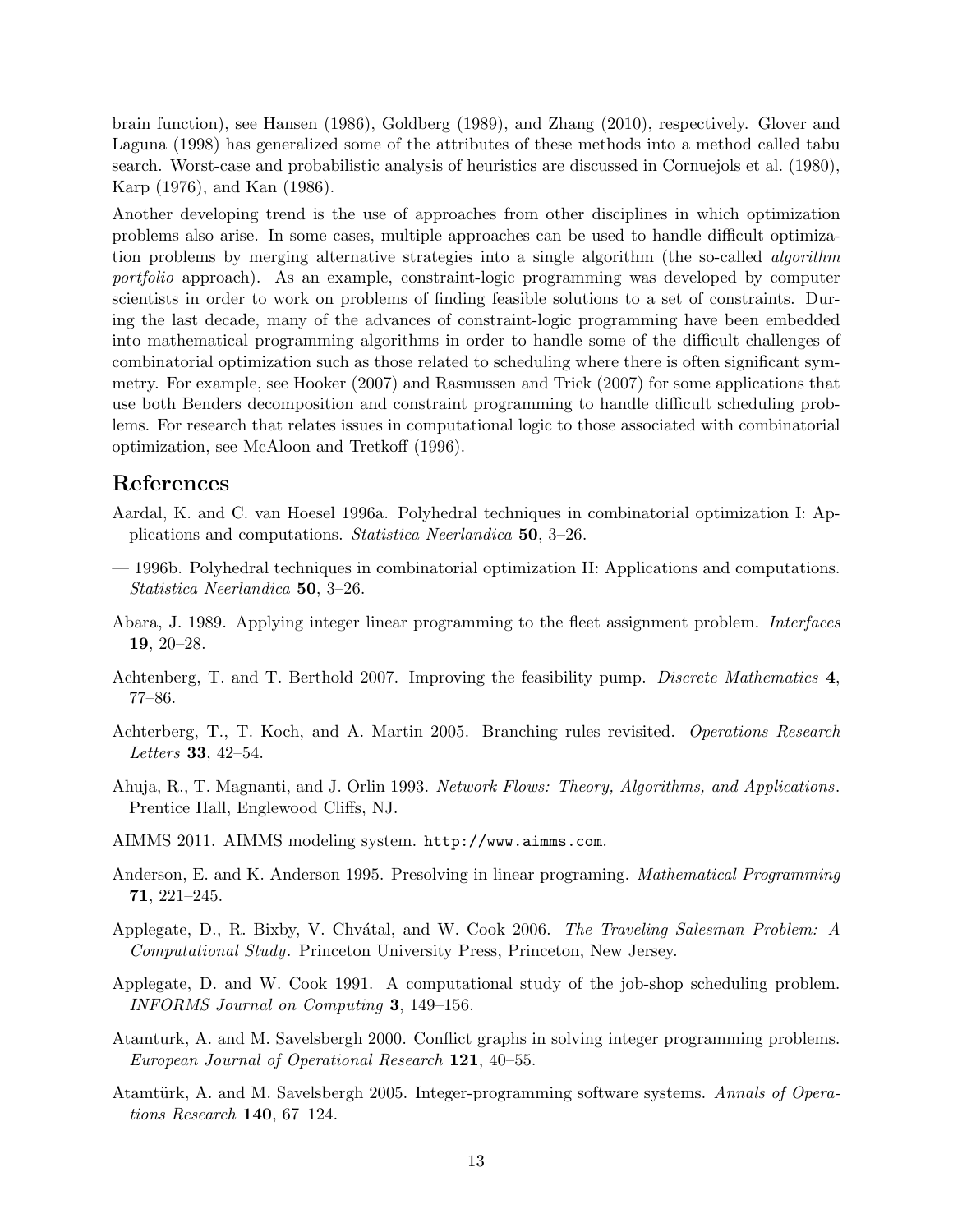- Avner, P. 2001. A radiation hybrid transcript may of the mouse genome. Nature Genetics 29, 194–200.
- Balas, E. 1975. Facets of the knapsack polytope. Mathematical Programming 8, 146–164.
- 1998. Disjunctive programming: Properties of the convex hull of feasible points. *Discrete Applied* Mathematics 89, 3–44.
- Balas, E., S. Ceria, and G. Corneujols 1993. A lift-and-project cutting plane algorithm for mixed 0-1 programs. Mathematical Programming 58, 295–324.
- Balas, E., S. Ceria, and G. Cornuejols 1996. Mixed 0-1 programming by lift-and-project in a branch-and-cut framework. Management Science 42.
- Balas, E., S. Ceria, G. Cornuejols, and N. Natraj 1999. Gomory cuts revisited. Operations Research Letters 19, 1–9.
- Balas, E. and R. Martin 1980. Pivot and complement: a heuristic for 0-1 programming. Management Science **26**, 86–96.
- Balas, E. and M. Padberg 1972. On the set-covering problem. Operations Research pages 1152– 1161.
- $-$  1976. Set partitioning: A survey. *SIAM Review* **18**, 710–760.
- Balas, E., S. Schmieta, and C. Wallace 2004. Pivot and shift—A mixed integer programming heuristic. *Discrete Optimization* 1, 3–12.
- Barahona, F., M. Grötschel, M. Jünger, and G. Reinelt 1988. An application of combinatorial optimization to statistical physics and circuit layout design. Operations Research 36, 493–513.
- Barnhart, C., E. L. Johnson, G. L. Nemhauser, M. W. P. Savelsbergh, and P. H. Vance 1998. Branch and price: Column generation for solving huge integer programs. Operations Research 46, 316–329.
- Bauer, P., J. Linderoth, and M. Savelsbergh 2002. A branch and cut approach to the cardinality constrained circuit problem. Mathematical Programming 9, 307–348.
- Benders, J. F. 1962. Partitioning procedures for solving mixed variable programming problems. Numerische Mathematik 4, 238–252.
- Bertsimas, D. and R. Weismantel 2005. Optimization over Integers. Dynamic Ideas, Cambridge, Massachusetts.
- Borndörfer, R. and R. Weismantel 2000. Set packing relaxations of some integer programs. Mathematical Programming  $88, 425 - 450$ .
- Bramel, J. and D. Simchi-Levi 1997. On the effectiveness of set covering formulations for the vehicle routing problem with time windows. Operations Research 45, 295–301.
- Brearley, A., G. Mitra, and H. Williams 1975. Analysis of mathematical programming problems prior to applying the simplex method. Mathematical Programming 8, 54–83.
- Brooke, A., D. Kendrick, and A. Meeraus 1988. GAMS, A User's Guide. The Scientific Press, Redwood City, CA.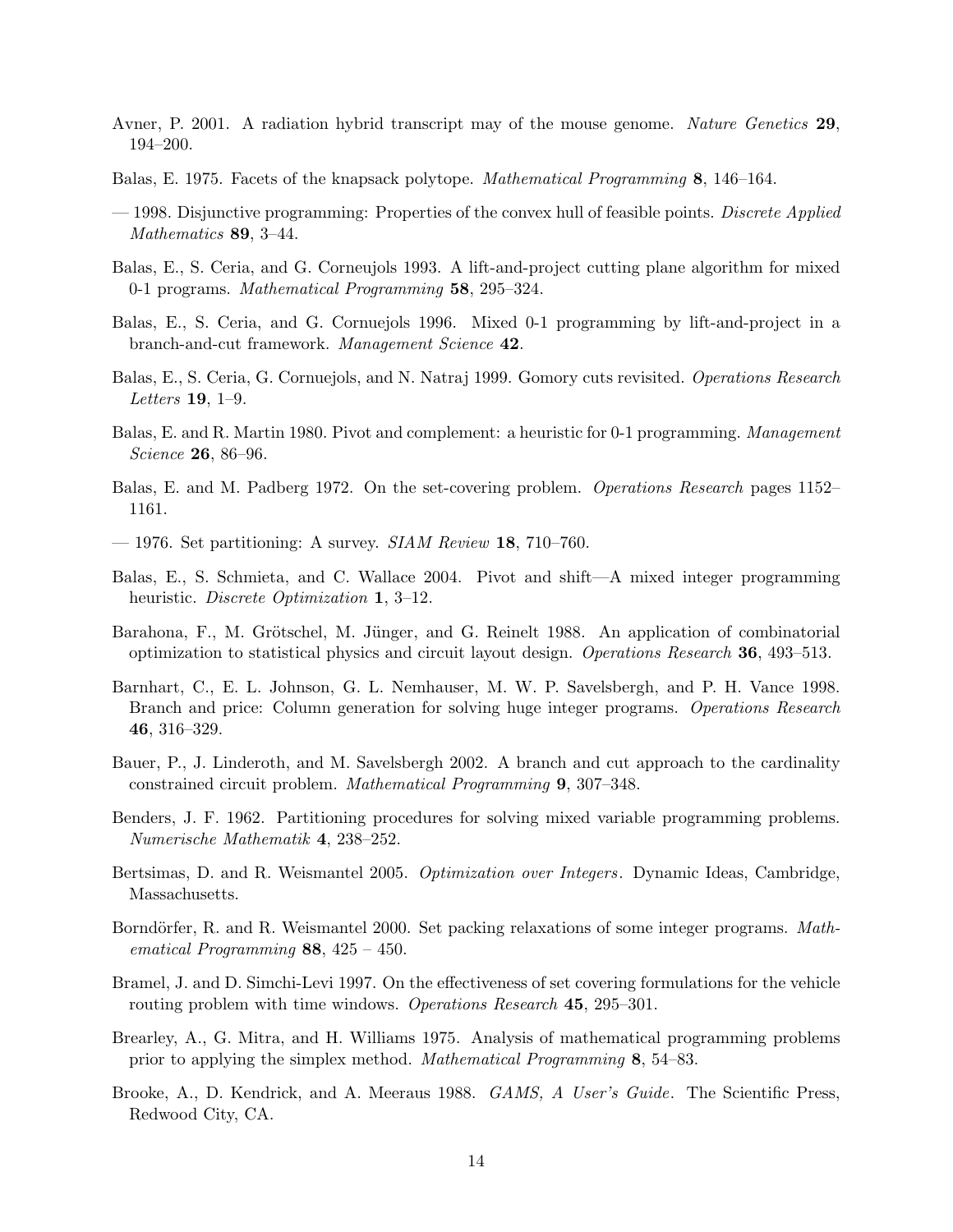- Chabrier, A. 2006. Vehicle routing problem with elementary shortest path based column generation. Computers and Operations Research 33(10), 2972–2990.
- Chan, L., A. Muriel, and D. Simchi-Levi 1998a. Parallel machine scheduling, linear programming, and parameter list scheduling heuristics. Operations Research 46, 729–741.
- Chan, L., D. Simchi-Levi, and J. Bramel 1998b. Worst-case analyses, linear programming and the bin-packing problem. Mathematical Programming 83, 213–227.
- Chvátal, V. 1983. Linear Programming. W. H. Freeman and Co., New York.
- Cornuéjols, G. 2008. Valid inequalities for mixed integer linear programs. *Mathematical Programming B* 112, 3-44.
- Cornuejols, G., G. Nemhauser, and L. Wolsey 1980. Worst case and probabilistic analysis of algorithms for a location problem. Operations Research 28, 847–858.
- Cramton, P., Y. Shoham, and R. Steinberg 2006. Combinatorial Auctions. MIT Press, Cambridge, MA.
- Danna, E., E. Rothberg, and C. LePape 2005. Exploring relaxation induced neighborhoods to improve MIP solutions. Mathematical Programming 102, 71–90.
- Dantzig, G. and P. Wolfe 1960. Decomposition principle for linear programs. Operations Research 8, 101–111.
- Drezner, Z. and H. Hamacher 2004. Facility Location: Applications and Theory. Springer, Berlin.
- Edmonds, J. and E. L. Johnson 1973. Matching, Euler tours, and the Chinese postman. Mathematical Programming 5, 88–124.
- Fischetti, M. and A. Lodi 2002. Local branching. Mathematical Programming 98, 23–47.
- Fischetti, M., A. Lodi, and D. Salvagnin 2009. Just MIP It! In V. Maniezzo, T. Stuetzle, and S. Voss, editors, MATHEURISTICS: Hybridizing metaheuristics and mathematical programming, pages 39–70. Springer, Berlin.
- Fisher, M. L. 1981. The lagrangian method for solving integer programming problems. Management Science 27, 1–18.
- Fourer, R., D. M. Gay, and B. W. Kernighan 1993. AMPL: A Modeling Language for Mathematical Programming. The Scientific Press.
- Garey, M. R. and D. S. Johnson 1979. Computers and Intractability: A Guide to the Theory of NP-Completeness. W. H. Freeman and Company, New York.
- Geoffrion, A. 1974. Lagrangian relaxation for integer programming. Mathematical Programming Study 2 pages  $82-114$ .
- Gilmore, P. C. and R. E. Gomory 1961. A linear programming approach to the cutting stock problem. Operations Research 9, 849–859.
- Glover, F. and M. Laguna 1998. Tabu Search. Springer, Berlin.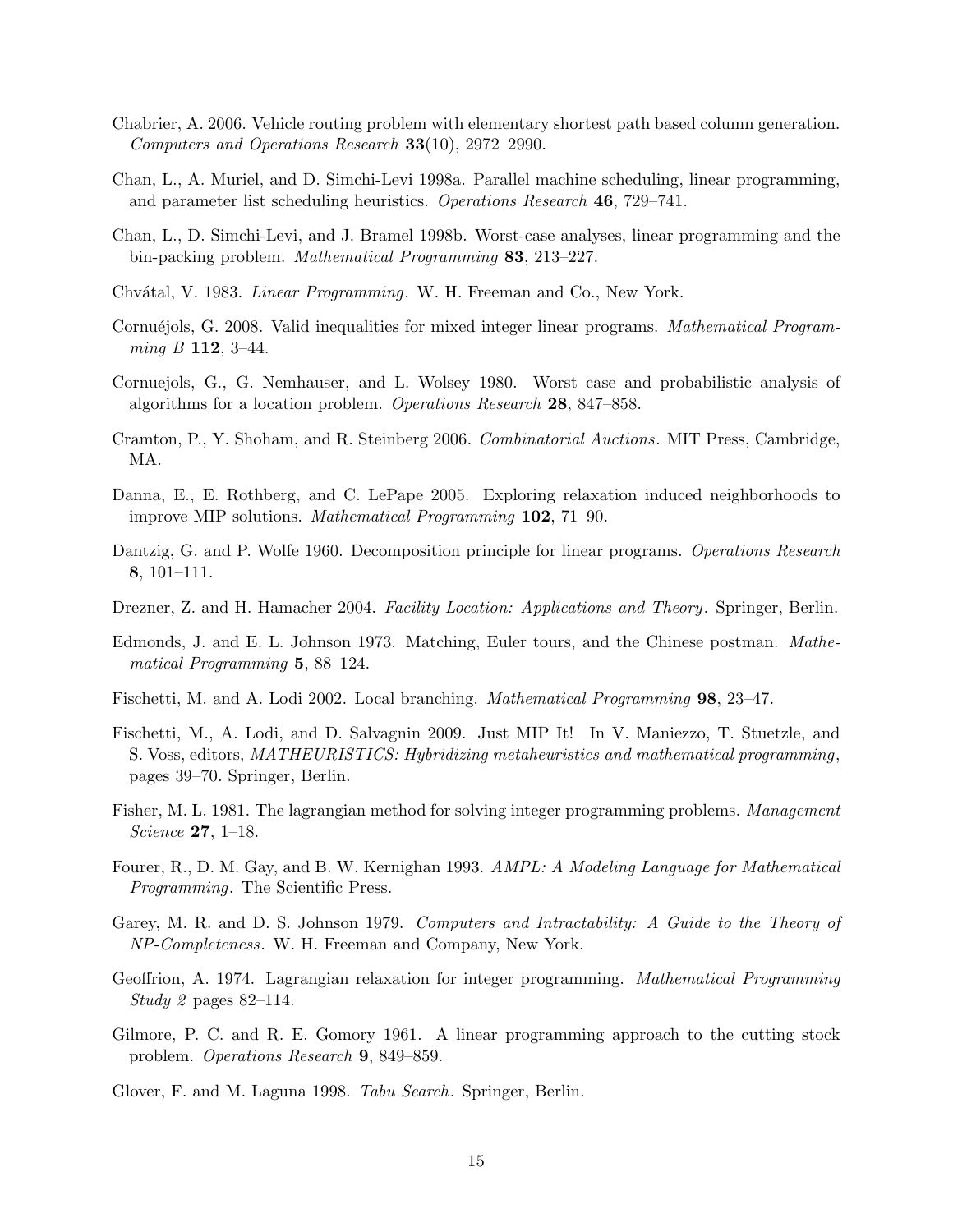- Goldberg, D. 1989. *Genetic Algorithms in Search, Optimization, and Machine Learning*. Addison-Wesley.
- Golden, B., S. Raghavan, and E. Wasail 2010. The Vehicle Routing Problem: Latest Advances and New Challenges. Springer, Berlin.
- Gomory, R. E. 1958. Outline of an algorithm for integer solutions to linear programs. Bulletin of the American Mathematical Monthly 64, 275–278.
- 1960. An algorithm for the mixed integer problem. Technical Report RM-2597, The RAND Corporation.
- Gu, Z., G. L. Nemhauser, and M. W. P. Savelsbergh 1998. Cover inequalities for 0-1 linear programs: Computation. INFORMS Journal on Computing 10, 427–437.
- $-1999$ . Lifted flow covers for mixed 0-1 integer programs. Mathematical Programming 85, 439–467.
- $-2000$ . Sequence independent lifting. *Journal of Combinatorial Optimization* 4, 109–129.
- Guignard, M. and S. Kim 1987. Lagrangian decomposition: a model yielding stronger lagrangian bounds. Mathematical Programming 39, 215–228.
- Guignard, M. and K. Spielberg 1981. Logical reduction methods in zero-one programming: Minimal preferred inequalities. Operations Research 29, 49–74.
- Hammer, P. L., E. L. Johnson, and U. N. Peled 1975. Facets of regular 0-1 polytopes. Mathematical Programming 8, 179–206.
- Hane, C., C. Barnhart, E. Johnson, R. Marsten, G. Nemhauser, and G. Sigismondi 1995. The fleet assignment problem: Solving a large-scale integer program. Mathematical Programming 70, 211–232.
- Hansen, P. 1986. The steepest ascent mildest descent heuristic for combinatorial programming. In Proceedings of Congress on Numerical Methods in Combinatorial Optimization.
- Held, M. and R. M. Karp 1970. The traveling salesman problem and minimum spanning trees. Operations Research 18, 1138–1162.
- Hoffman, K. and M. Padberg 1985. LP-based combinatorial problem solving. Annals of Operations Research 4, 145–194.
- 1993. Solving airline crew scheduling problems by branch-and-cut. Management Science 39, 667–682.
- Hoffman, K. and C. Villa 2007. A column-generation and branch-and-cut approach to the bandwidth-packing problem. Journal of Research of the National Institute of Standards and Technology 111, 161–185.
- Hoffman, K. L. and M. W. Padberg 1991. Improving LP-representations of zero-one linear programs for branch and cut. ORSA Journal on Computing 3, 121–134.
- Hooker, J. 2002. Logic, optimization, and constraint programming. INFORMS Journal on Computing 14, 295–321.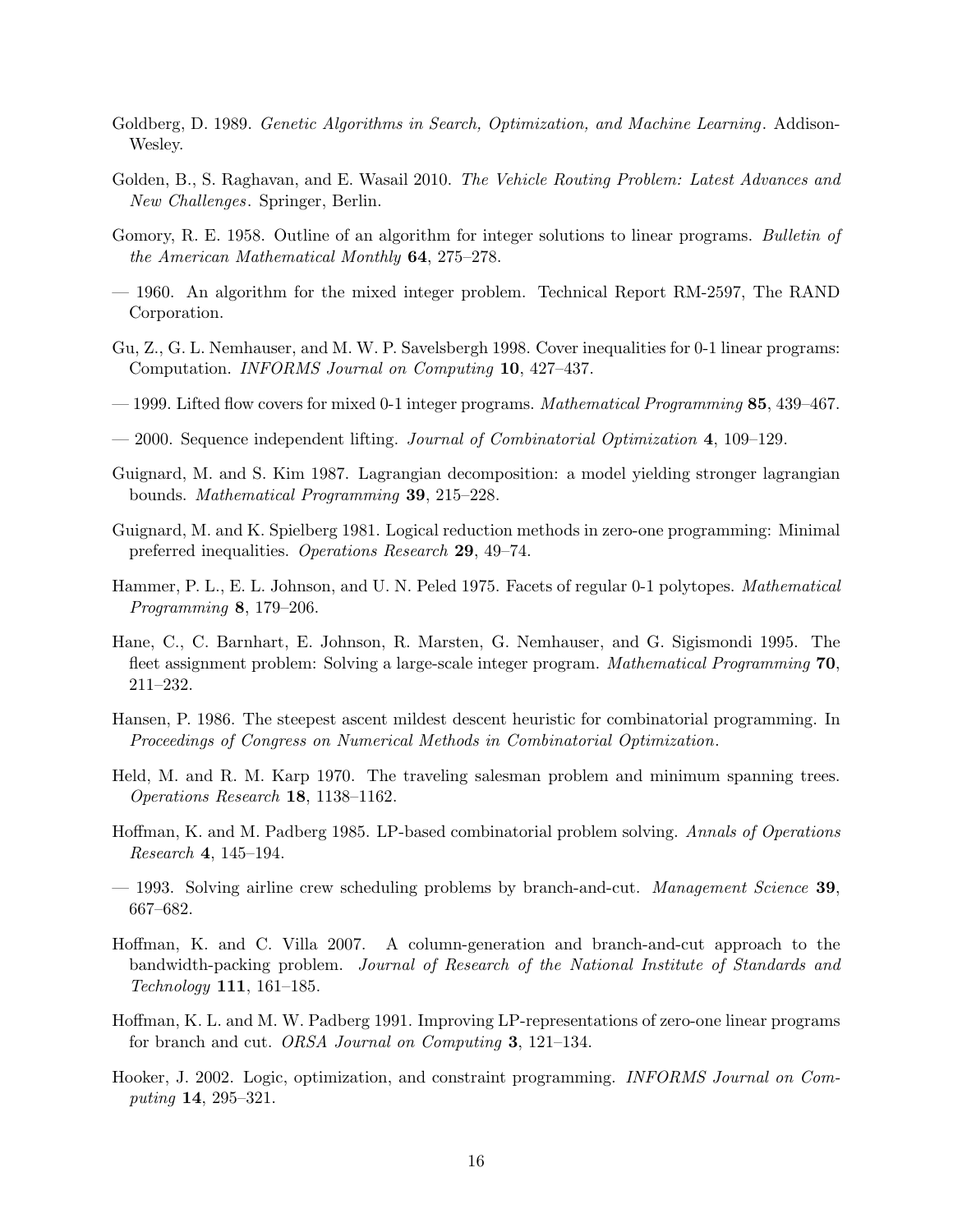- $-2007$ . Planning and scheduling by logic-based benders decomposition. *Operations Research* 55, 588–602.
- ILOG 2011. OPL studio. http://www-01.ibm.com/software/integration/optimization/ cplex-optimization-studio.
- Jünger, M., T. Liebling, D. Naddef, G. Nemhauser, W. Pulleyblank, G. Reinelt, G. Rinaldi, and L. Wolsey 2010. Fifty Years of Integer Programming: 1958–2008 . Springer, Berlin.
- Kan, A. R. 1986. An introduction to the analysis of approximation algorithms. Discrete Applied Mathematics 14, 111–134.
- Karamanov, M. and G. Cornuéjols 2009. Branching on general disjunctions. Mathematical Programming 128, 403–436.
- Karp, R. 1976. Probabilistic analysis of partitioning algorithms for the traveling salesman problem. In J. F. Traub, editor, Algorithms and Complexity: New Directions and Recent Results, pages 1–19. Academic Press, New York.
- Land, A. H. and A. G. Doig 1960. An automatic method for solving discrete programming problems. Econometrica 28, 497–520.
- Linderoth, J. and T. Ralphs 2005. Noncommercial software for mixed-integer linear programming. In J. Karlof, editor, Integer Programming: Theory and Practice, pages 253–303. CRC Press.
- Linderoth, J. T. and M. W. P. Savelsbergh 1999. A computational study of search strategies in mixed integer programming. INFORMS Journal on Computing 11, 173–187.
- Marchand, H. and L. Wolsey 2001. Aggregation and mixed integer rounding to solve MIPs. Operations Research 49, 363–371.
- Markowitz, H. and A. Manne 1957. On the solution of discrete programming problems. *Economet*rica 2, 84–110.
- Martello, S. and P. Toth 1990. Knapsack Problems. John Wiley, New York.
- Martin, A. 2001. Computational issues for branch-and-cut algorithms. In M. Juenger and D. Naddef, editors, Computational Combinatorial Optimization, pages 1–25. Springer, Berlin.
- Maximal Software 2011. MPL modeling language. http://www.maximalsoftware.com.
- McAloon, K. and C. Tretkoff 1996. Optimization and Computational Logic. John Wiley, New York.
- Mitten, L. 1970. Branch-and-bound methods: General formulation and properties. Operations Research 18, 24–34.
- Nediak, M. and J. Eckstein 2001. Pivot, cut, and dive: A heuristic for mixed 0-1 integer programming. Technical Report RUTCOR Research Report RRR 53-2001, Rutgers University.
- Nemhauser, G. and P. Vance 1994. Lifted cover facets of the 0-1 knapsack polytope with gub constraints. Operations Research Letters 16, 255–264.
- Nemhauser, G. and L. Wolsey 1990. A recursive procedure for generating all cuts for 0-1 mixed integer programs. Mathematical Programming 46, 379–390.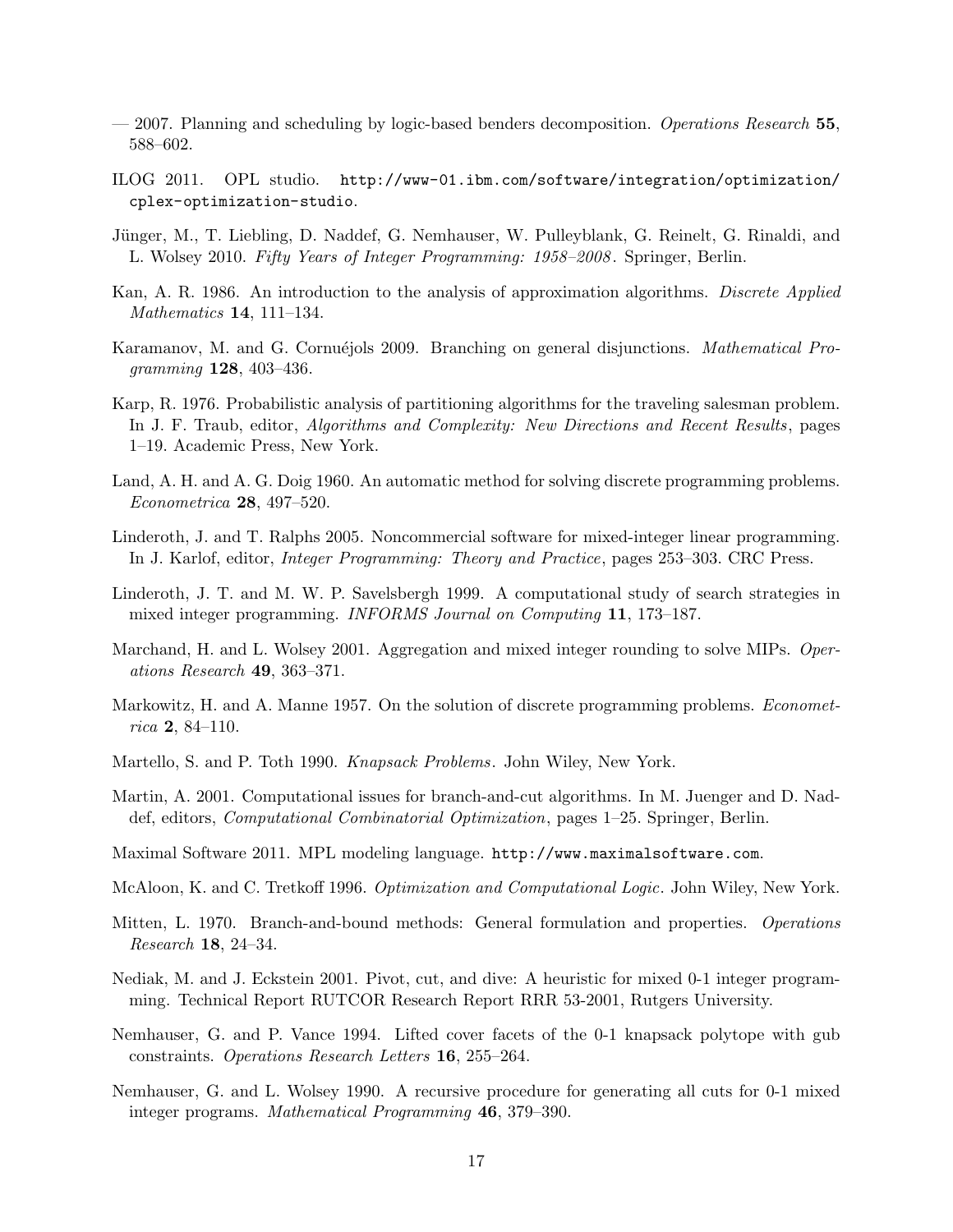- Nemhauser, G. and L. A. Wolsey 1988. Integer and Combinatorial Optimization. John Wiley and Sons, New York.
- Nemhauser, G. L. and G. Sigismondi 1992. A strong cutting plane/branch-and-bound algorithm for node packing. Journal of the Operational Research Society 43, 443–457.
- Nemhauser, G. L. and L. E. Trotter Jr. 1974. Properties of vertex packing and independence system polyhedra. Mathematical Programming 6, 48–61.
- Odlyzko, A. M. 1990. The rise and fall of knapsack cryptosystems. In Cryptology and Computational Number Theory, pages 75–88. American Mathematical Society, Ann Arbor, Michigan.
- Owen, J. and S. Mehrotra 2001. Experimental results on using general disjunctions in branchand-bound for general-integer linear programs. Computational Optimization and Applications  $20(2)$ .
- Padberg, M. 1973. On the facial structure of set packing polyhedra. *Mathematical Programming* 5, 199–215.
- $-1974.$  Perfect zero-one matrices. Mathematical Programming 6, 180–196.
- $-$  1979a. Covering, packing and knapsack problems. Annals of Discrete Mathematics 4, 265–287.
- Padberg, M. W. 1979b. A note on 0-1 programming. Operations Research 23, 833–837.
- Padberg, M. W. and G. Rinaldi 1991. A branch and cut algorithm for the solution of large scale traveling salesman problems. SIAM Review 33, 60–100.
- Papadimitriou, C. and K. Steiglitz 1982. Combinatorial Optimization: Algorithms and Complexity. Prentice-Hall, New Jersey.
- Parker, M. and J. Ryan 1995. A column generation algorithm for bandwidth packing. Telecommunication Systems 2, 185–196.
- Parker, R. and R. Rardin 1988. *Discrete Optimization*. Academic Press, San Diego.
- Pinedo, M. 2008. Scheduling: Theory, Algorithms, and Systems. Springer, Berlin.
- Pochet, Y. and L. Wolsey 1991. Solving multi-item lot sizing problems using strong cutting planes. Management Science **37**, 53–67.
- Ralphs, T. and M. Galati 2005. Decomposition in integer programming. In J. Karlof, editor, Integer Programming: Theory and Practice, pages 57–110. CRC Press.
- Rasmussen, R. and M. Trick 2007. A benders approach to the constrained minimum break problem. European Journal of Operational Research 177, 198–213.
- Ravikumar, C. 1996. Parallel Methods for VLSI Layout Design. Ablex Publishing Corporation, Norwood, New Jersey.
- Rendl, F. 2010. Semidefinite relaxations for integer programming. In M. Jünger, T. Liebling, D. Naddef, G. Nemhauser, W. Pulleyblank, G. Reinelt, G. Rinaldi, and L. Wolsey, editors, Fifty Years of Integer Programming: 1958–2008 , pages 687–726. Springer, Berlin.